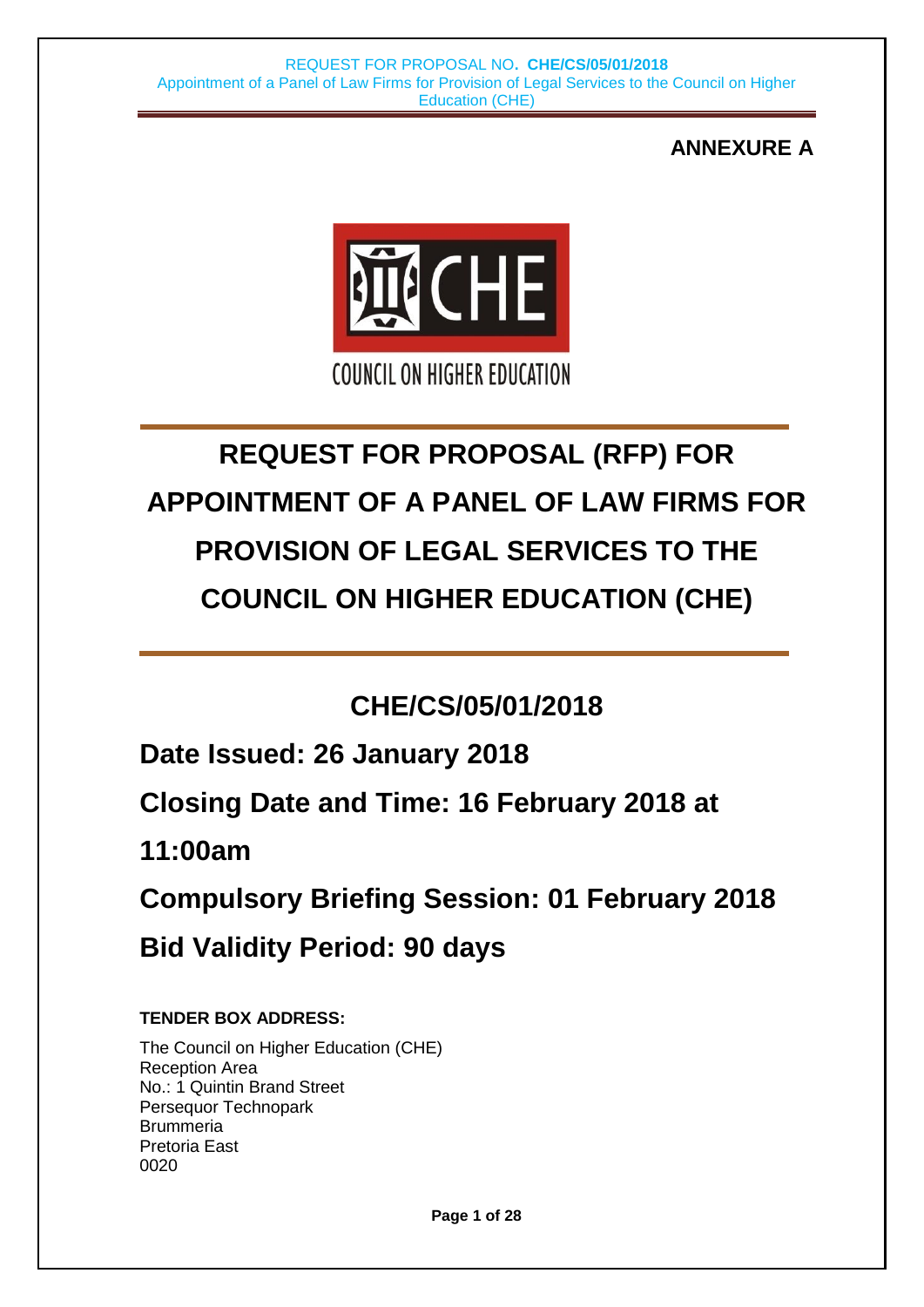### **TABLE OF CONTENT**

| 1 <sub>1</sub> |                                                              |  |
|----------------|--------------------------------------------------------------|--|
| 2.             | PURPOSE OF THIS REQUEST FOR PROPOSAL (RFP)4                  |  |
| 3.             |                                                              |  |
|                |                                                              |  |
|                |                                                              |  |
|                |                                                              |  |
| 4.             |                                                              |  |
| 5.             |                                                              |  |
| 6.             |                                                              |  |
| 7.             |                                                              |  |
| 8.             |                                                              |  |
| 9.             |                                                              |  |
|                |                                                              |  |
|                |                                                              |  |
|                |                                                              |  |
|                |                                                              |  |
|                |                                                              |  |
|                |                                                              |  |
| 15.1.          |                                                              |  |
| 15.2.          | Gate 1: Technical Evaluation Criteria = 100 points16         |  |
| 15.3.          | Gate 2: Price and BBBEE Evaluation (80+20) = 100 points 19   |  |
|                |                                                              |  |
|                |                                                              |  |
|                |                                                              |  |
|                |                                                              |  |
|                |                                                              |  |
|                |                                                              |  |
|                | 22. CONFLICT OF INTEREST, CORRUPTION AND FRAUD24             |  |
|                | 23. MISREPRESENTATION DURING THE LIFECYCLE OF THE CONTRACT25 |  |
|                |                                                              |  |
|                |                                                              |  |
|                |                                                              |  |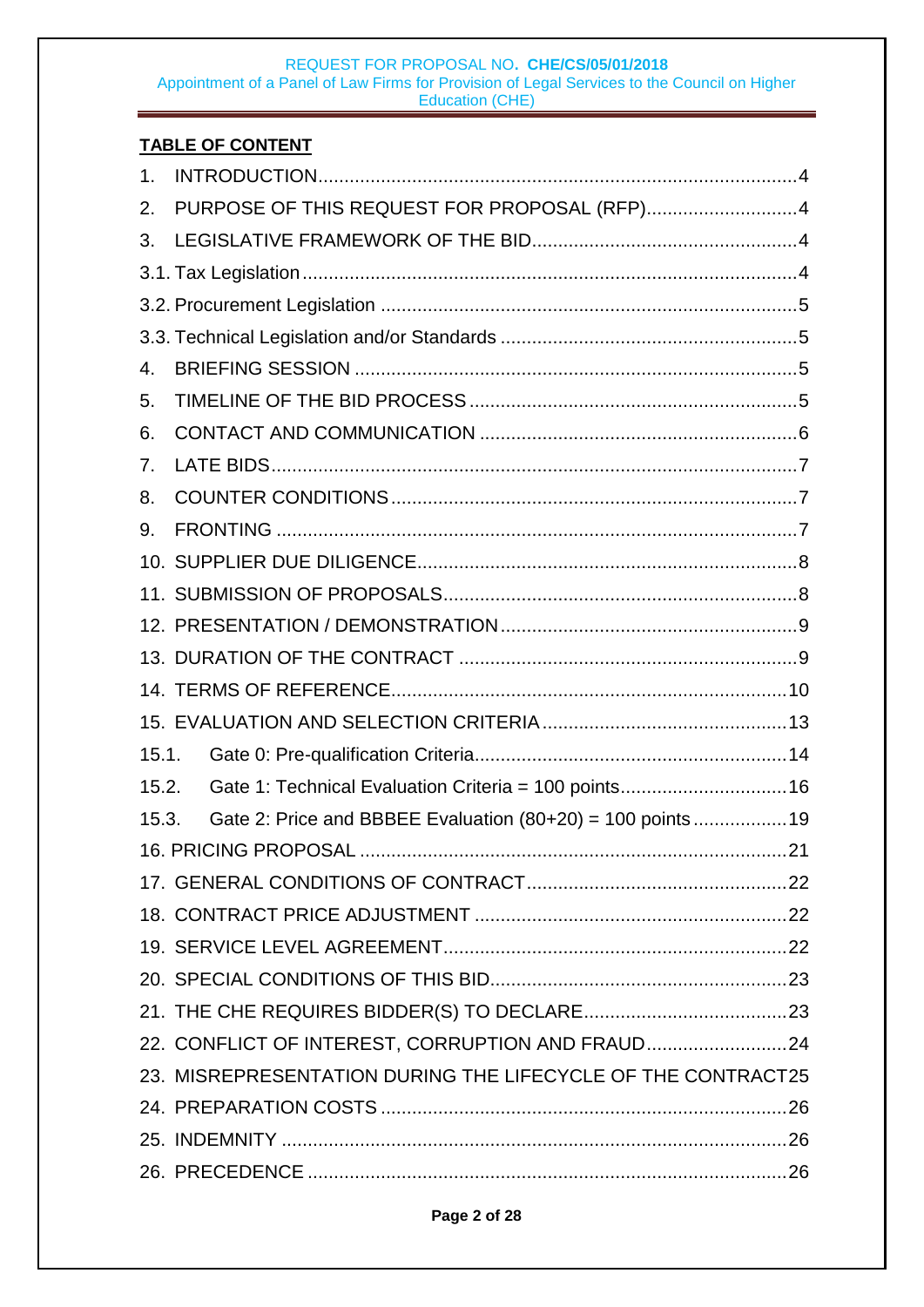| 29. TENDER DEFAULTERS AND RESTRICTED SUPPLIERS 27   |  |
|-----------------------------------------------------|--|
|                                                     |  |
| 31. RESPONSIBILITY FOR SUB-CONTRACTORS AND BIDDER'S |  |
|                                                     |  |
|                                                     |  |
|                                                     |  |
|                                                     |  |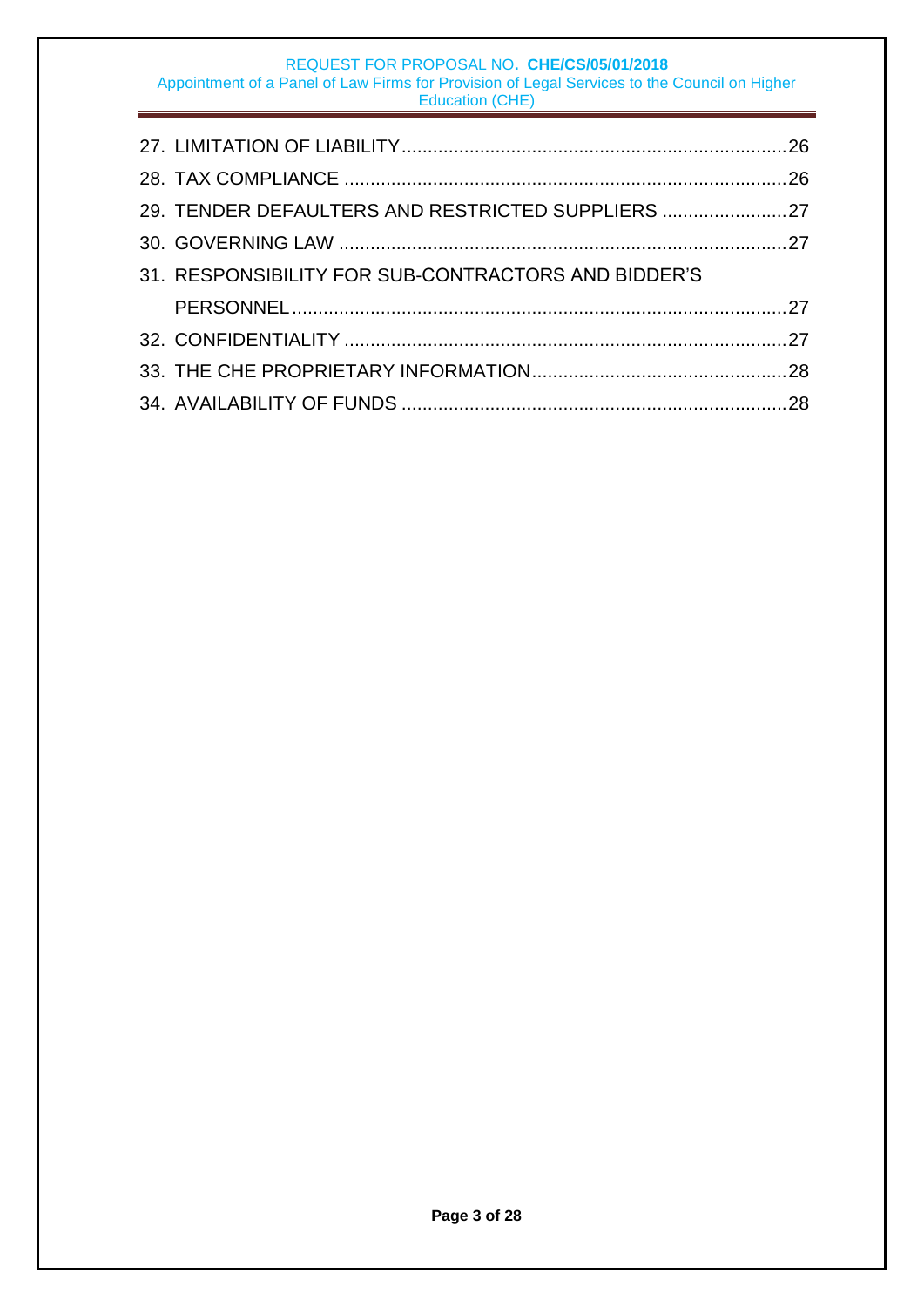### <span id="page-3-0"></span>**1. INTRODUCTION**

The Council on Higher Education (CHE) is an independent statutory body established by the Higher Education Act, No 101 of 1997, as amended. The CHE as the Quality Council for Higher Education advises the Minister of Higher Education and Training on all higher education policy issues, and is responsible for quality assurance and promotion through the Higher Education Quality Committee (HEQC). More information on the CHE can be obtained from the website [http://www.che.ac.za](http://www.che.ac.za/)

### <span id="page-3-1"></span>**2. PURPOSE OF THIS REQUEST FOR PROPOSAL (RFP)**

The purpose of this Request for Proposal (RFP) is to solicit proposals from potential bidder(s) for the appointment of a panel of law firms for provision of legal services to the CHE.

This RFP document details and incorporates, as far as possible, the tasks and responsibilities of the potential bidder required by the CHE appointment of a panel of law firms for provision of legal services.

This RFP does not constitute an offer to do business with the CHE, but merely serves as an invitation to bidder(s) to facilitate a requirements-based decision process.

### <span id="page-3-2"></span>**3. LEGISLATIVE FRAMEWORK OF THE BID**

### <span id="page-3-3"></span>3.1. **Tax Legislation**

- 3.1.1. Bidder(s) must be compliant when submitting a proposal to CHE and remain compliant for the entire contract term with all applicable tax legislation, including but not limited to the Income Tax Act, 1962 (Act No. 58 of 1962) and Value Added Tax Act, 1991 (Act No. 89 of 1991).
- 3.1.2. It is a condition of this bid that the tax matters of the successful bidder be in order, or that satisfactory arrangements have been made with South African Revenue Service (SARS) to meet the bidder's tax obligations.
- 3.1.3. The Tax Compliance status requirements are also applicable to foreign bidders / individuals who wish to submit bids.
- 3.1.4. It is a requirement that bidders grant a written confirmation when submitting this bid that SARS may on an ongoing basis during the tenure of the contract disclose the bidder's tax compliance status and by submitting this bid such confirmation is deemed to have been granted.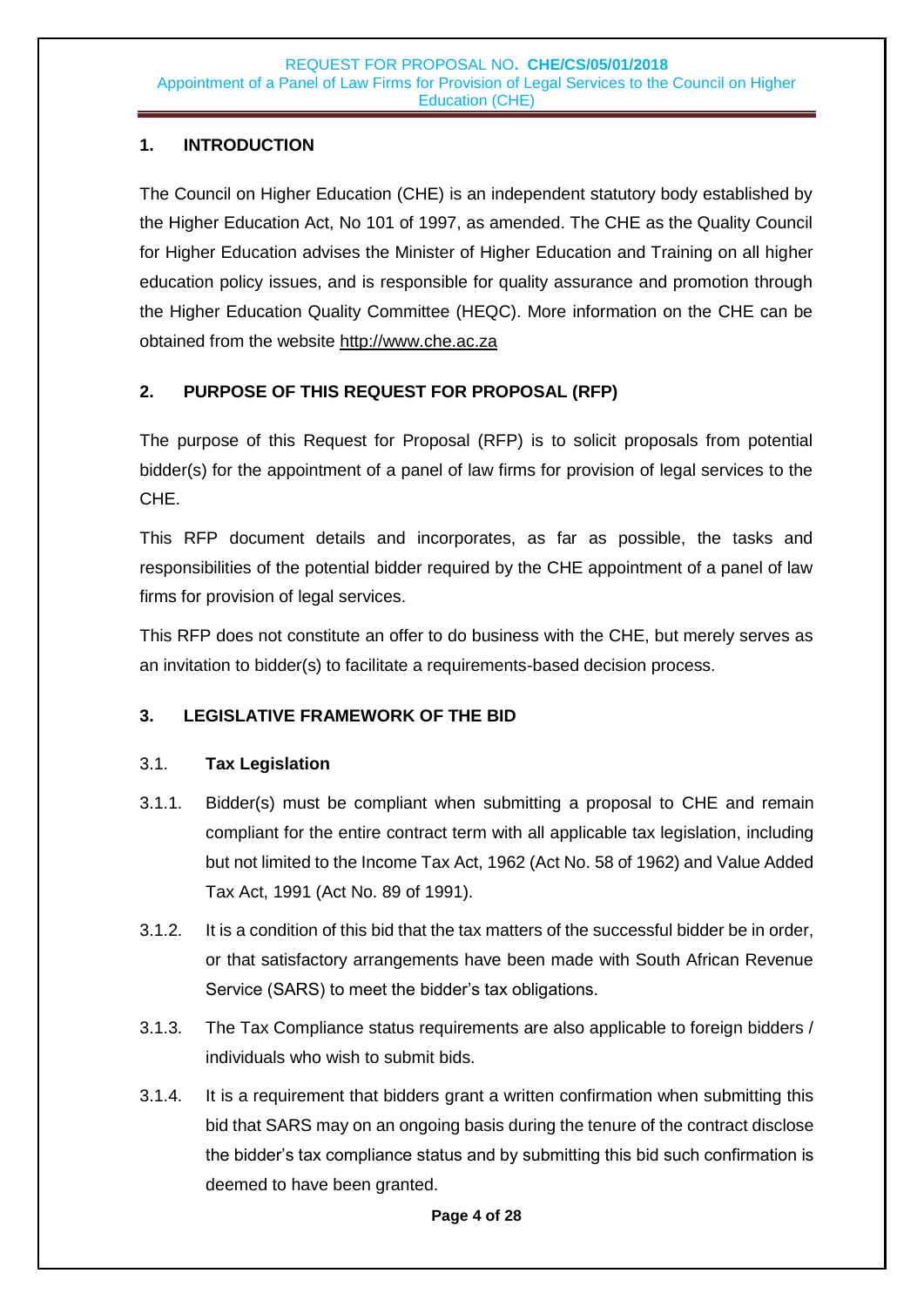- 3.1.5. Bidders are required to be registered on the Central Supplier Database and the National Treasury shall verify the bidder's tax compliance status through the Central Supplier Database.
- 3.1.6. Where Consortia / Joint Ventures / Sub-contractors are involved, each party must be registered on the Central Supplier Database and their tax compliance status will be verified through the Central Supplier Database.

### <span id="page-4-0"></span>3.2. **Procurement Legislation**

The CHE has a detailed evaluation methodology premised on Treasury Regulation 16A3 promulgated under Section 76 of the Public Finance Management Act, 1999 (Act, No. 1 of 1999), the Preferential Procurement Policy Framework Act 2000 (Act, No.5 of 2000) and the Broad-Based Black Economic Empowerment Act, 2003 (Act, No. 53 of 2003).

### <span id="page-4-1"></span>3.3. **Technical Legislation and/or Standards**

Bidder(s) should be cognisant of the legislation and/or standards specifically applicable to the services.

### <span id="page-4-2"></span>**4. BRIEFING SESSION**

A **compulsory briefing** and clarification session will be held at The CHE, Auditorium, No.: 1 Quintin Brand Street, Persequor Technopark, Brummeria, Pretoria East, 0020, on the **01 February 2018 at 10:00 am** to clarify to bidder(s) the scope and extent of work to be executed.

### *NB: It is highly recommended that bidders attend the briefing session.*

### <span id="page-4-3"></span>**5. TIMELINE OF THE BID PROCESS**

The period of validity of tender and the withdrawal of offers, after the closing date and time is **90** days. The project timeframes of this bid are set out below:

| <b>Activity</b>                                       | <b>Due Date</b> |
|-------------------------------------------------------|-----------------|
| Advertisement of bid on Government e- 26 January 2018 |                 |
| tender portal                                         |                 |
|                                                       |                 |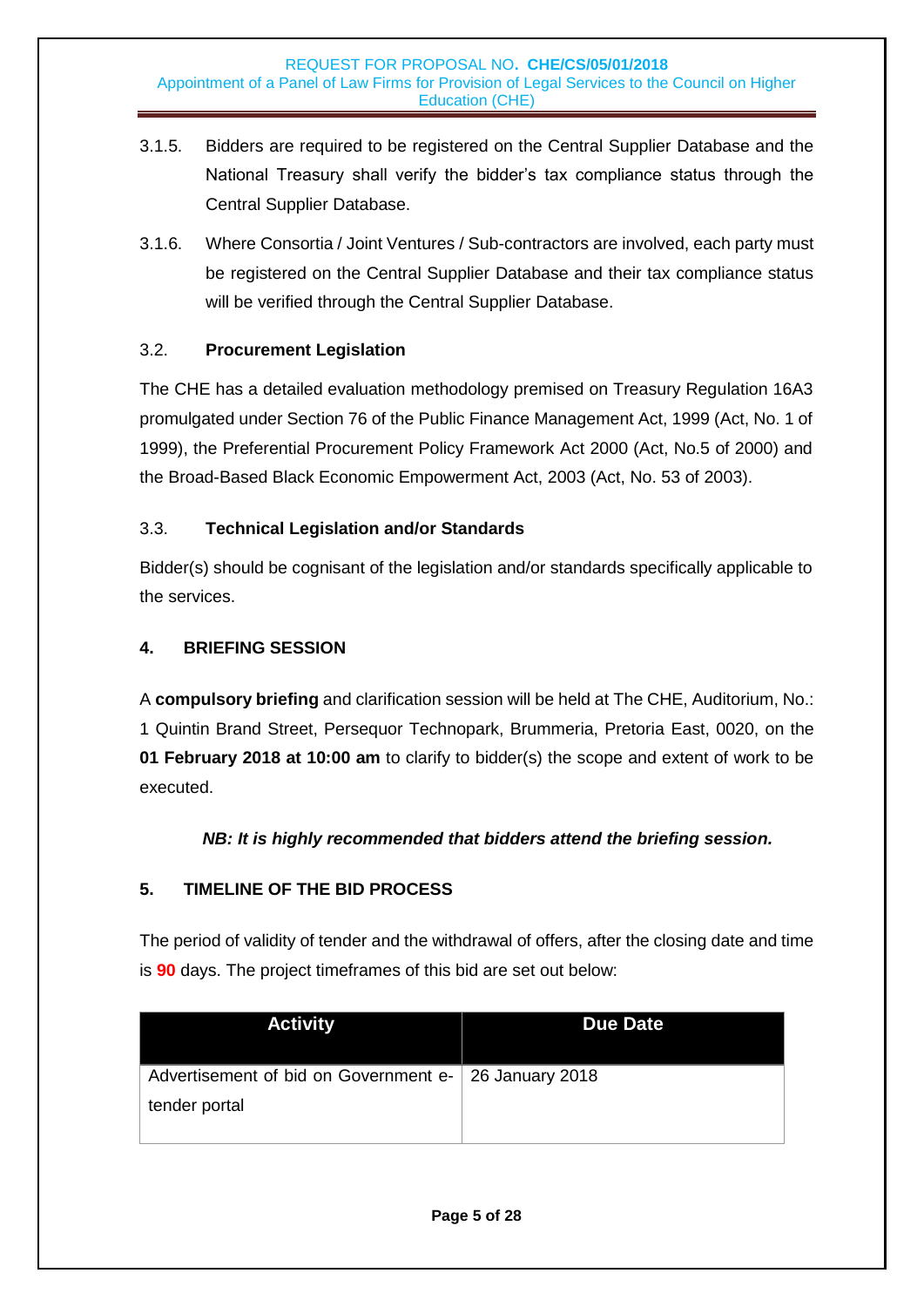| briefing and clarification<br>Compulsory<br>session | 01 February 2018 at 10:00 am                                                               |
|-----------------------------------------------------|--------------------------------------------------------------------------------------------|
| Questions relating to bid from bidder(s)            | 15 February 2018                                                                           |
| Bid closing date                                    | 16 February 2018 at 11:00 am                                                               |
| Notice to bidder(s)                                 | CHE will endeavour to inform bidders of<br>the progress until conclusion of the<br>tender. |

All dates and times in this bid are South African standard time.

Any time or date in this bid is subject to change at the CHE's discretion. The establishment of a time or date in this bid does not create an obligation on the part of the CHE to take any action, or create any right in any way for any bidder to demand that any action be taken on the date established. The bidder accepts that, if the CHE extends the deadline for bid submission (the Closing Date) for any reason, the requirements of this bid otherwise apply equally to the extended deadline.

### <span id="page-5-0"></span>**6. CONTACT AND COMMUNICATION**

- 6.1. A nominated official of the bidder(s) can make enquiries in writing, to the specified person, **Mr Maeta Thobane** via email **[Thobane.M@che.ac.za](mailto:Motlhalifi.D@che.ac.za)** and/or **012 349 3903**. Bidder(s) must reduce all telephonic enquiries to writing and send to the above email address.
- 6.2. The delegated office of the CHE may communicate with Bidder(s) where clarity is sought in the bid proposal.
- 6.3. Any communication to an official or a person acting in an advisory capacity for the CHE in respect of the bid between the closing date and the award of the bid by the Bidder(s) is discouraged.
- 6.4. All communication between the Bidder(s) and the CHE must be done in writing.
- 6.5. Whilst all due care has been taken in connection with the preparation of this bid, the CHE makes no representations or warranties that the content of the bid or any information communicated to or provided to Bidder(s) during the bidding process is, or will be, accurate, current or complete. The CHE, and its employees and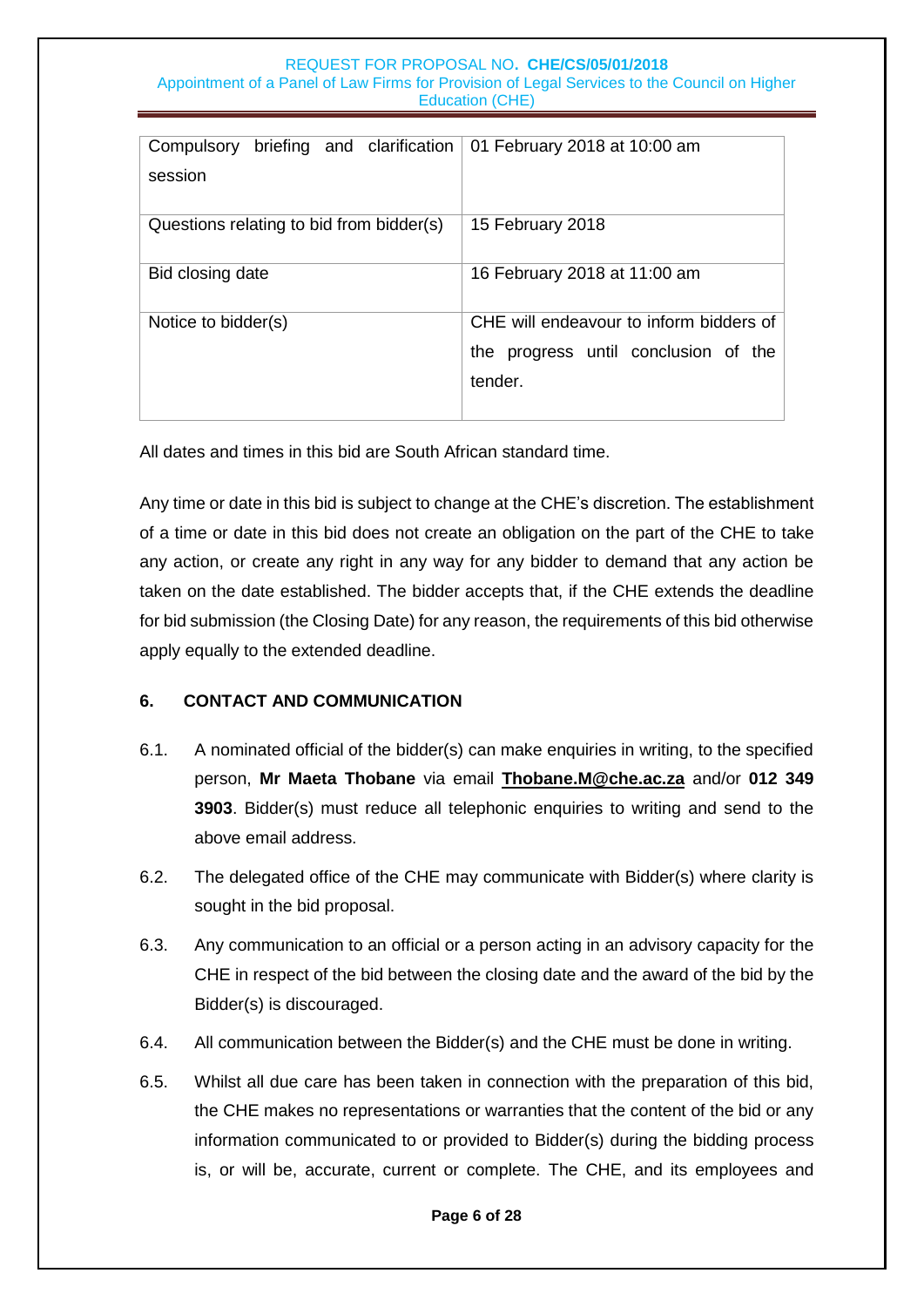advisors will not be liable with respect to any information communicated which may not accurate, current or complete.

- 6.6. If Bidder(s) finds or reasonably believes it has found any discrepancy, ambiguity, error or inconsistency in this bid or any other information provided by the CHE (other than minor clerical matters), the Bidder(s) must promptly notify the CHE in writing of such discrepancy, ambiguity, error or inconsistency in order to afford the CHE an opportunity to consider what corrective action is necessary (if any).
- 6.7. Any actual discrepancy, ambiguity, error or inconsistency in the bid or any other information provided by the CHE will, if possible, be corrected and provided to all Bidder(s) without attribution to the Bidder(s) who provided the written notice.
- 6.8. All persons (including Bidder(s)) obtaining or receiving the bid and any other information in connection with the Bid or the Tendering process must keep the contents of the Bid and other such information confidential, and not disclose or use the information except as required for the purpose of developing a proposal in response to this Bid.

### <span id="page-6-0"></span>**7. LATE BIDS**

Bids received after the closing date and time, at the address indicated in the bid documents, will not be accepted for consideration and where practicable, be returned unopened to the Bidder(s).

#### <span id="page-6-1"></span>**8. COUNTER CONDITIONS**

Bidders' attention is drawn to the fact that amendments to any of the Bid Conditions or setting of counter conditions by Bidders or qualifying any Bid Conditions will result in the invalidation of such bids.

#### <span id="page-6-2"></span>**9. FRONTING**

9.1. Government supports the spirit of broad based black economic empowerment and recognizes that real empowerment can only be achieved through individuals and businesses conducting themselves in accordance with the Constitution and in an honest, fair, equitable, transparent and legally compliant manner. Against this background the Government condemn any form of fronting.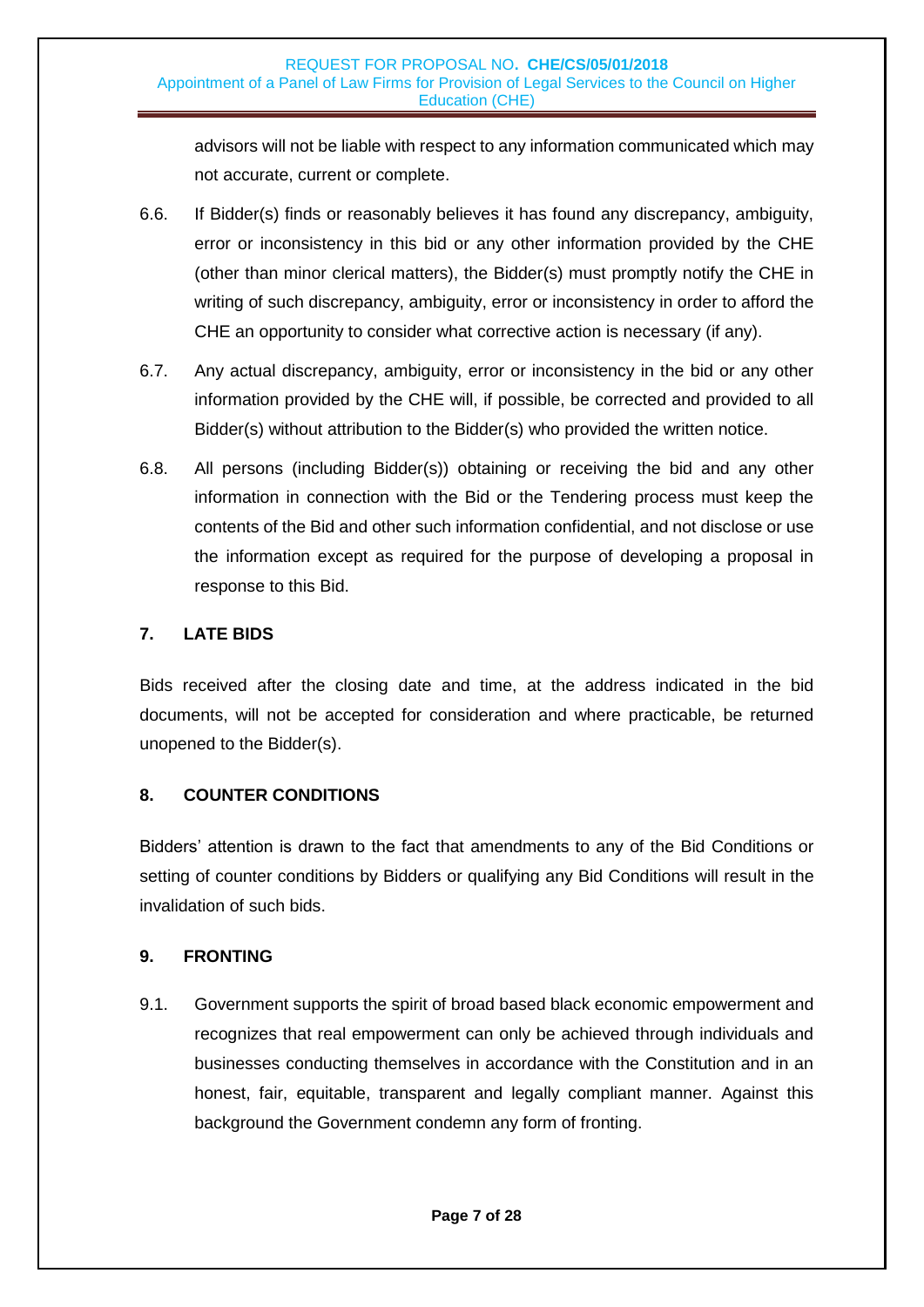9.2. The Government, in ensuring that Bidders conduct themselves in an honest manner will, as part of the bid evaluation processes, conduct or initiate the necessary enquiries/investigations to determine the accuracy of the representation made in bid documents. Should any of the fronting indicators as contained in the Guidelines on Complex Structures and Transactions and Fronting, issued by the Department of Trade and Industry, be established during such enquiry / investigation, the onus will be on the Bidder / contractor to prove that fronting does not exist. Failure to do so within a period of 14 days from date of notification may invalidate the bid / contract and may also result in the restriction of the Bidder /contractor to conduct business with the public sector for a period not exceeding ten years, in addition to any other remedies the CHE may have against the Bidder / contractor concerned**.**

### <span id="page-7-0"></span>**10. SUPPLIER DUE DILIGENCE**

The CHE reserves the right to conduct supplier due diligence prior to final award or at any time during the contract period. This may include site visits and requests for additional information.

#### <span id="page-7-1"></span>**11. SUBMISSION OF PROPOSALS**

- 11.1. Bid documents must be placed in the tender box at **The CHE, Reception Area, No.: 1 Quintin Brand Street, Persequor Technopark, Brummeria, Pretoria East, 0020** on or before the closing date and time.
- 11.2. Bid documents will only be considered if received by the CHE before the closing date and time.
- 11.3. The bidder(s) are required to submit **Five (5)** copies of **file 1: one (1)** original and **Four (4)** duplicate and submit One (1) original copy of File 2 (sealed separately), and one **(1)** CD-ROM with content of each file by the Closing date **16 February 2018** at **11:00am**. Each file and CD-ROM must be marked correctly and sealed separately for ease of reference during the evaluation process. Furthermore, the file and information in the CD-ROM must be labelled and submitted in the following format: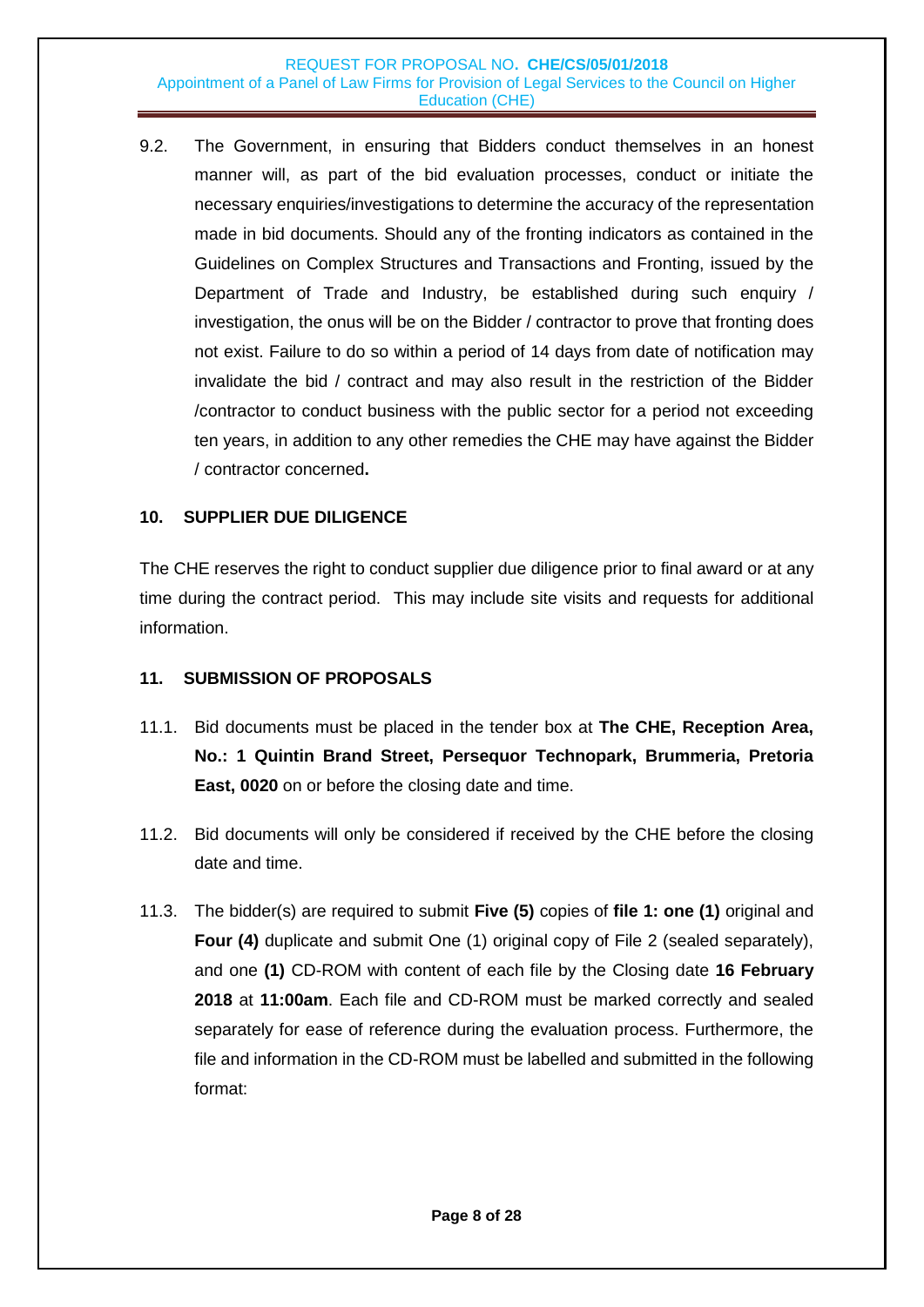| <b>FILE 1 (TECHNICAL FILE)</b><br><b>Exhibit 1:</b>         | FILE 2 (PRICE & BBBEE)<br><b>Exhibit 1:</b> |
|-------------------------------------------------------------|---------------------------------------------|
|                                                             |                                             |
| Pre-qualification documents                                 | <b>Pricing Schedule</b>                     |
| (Refer to Section 15.1 - Gate 0: Pre-qualification Criteria | (Refer to Section 16 - Pricing              |
| (Table 1)                                                   | Proposal)                                   |
| Exhibit 2:                                                  |                                             |
| Technical Responses and Bidder Compliance                   |                                             |
| <b>Checklist for Technical Evaluation</b>                   |                                             |
| Supporting documents for technical responses.               |                                             |
| (Refer to Section 15.2 - Gate 1: Technical Evaluation       |                                             |
| Criteria)                                                   |                                             |
| Exhibit 3:                                                  |                                             |
| General Conditions of Contract (GCC)                        |                                             |
| Draft Service Level Agreement                               |                                             |
| (Refer to Section 19 – Service Level Agreement)             |                                             |
| <b>Exhibit 4:</b>                                           |                                             |
| <b>Company Profile</b>                                      |                                             |
| Any other supplementary information                         |                                             |

11.4. Bidders are requested to *initial each page* of the tender document on the top right hand corner.

### <span id="page-8-0"></span>**12. PRESENTATION / DEMONSTRATION**

The CHE reserves the right to request presentations/demonstrations from the short-listed Bidders as part of the bid evaluation process.

### <span id="page-8-1"></span>**13. DURATION OF THE CONTRACT**

The successful bidder will be appointed for a period of 36 (thirty six) months with an option to renew in the CHE's sole discretion for an additional 12 (twelve) months on the same terms and conditions unless the parties agree otherwise.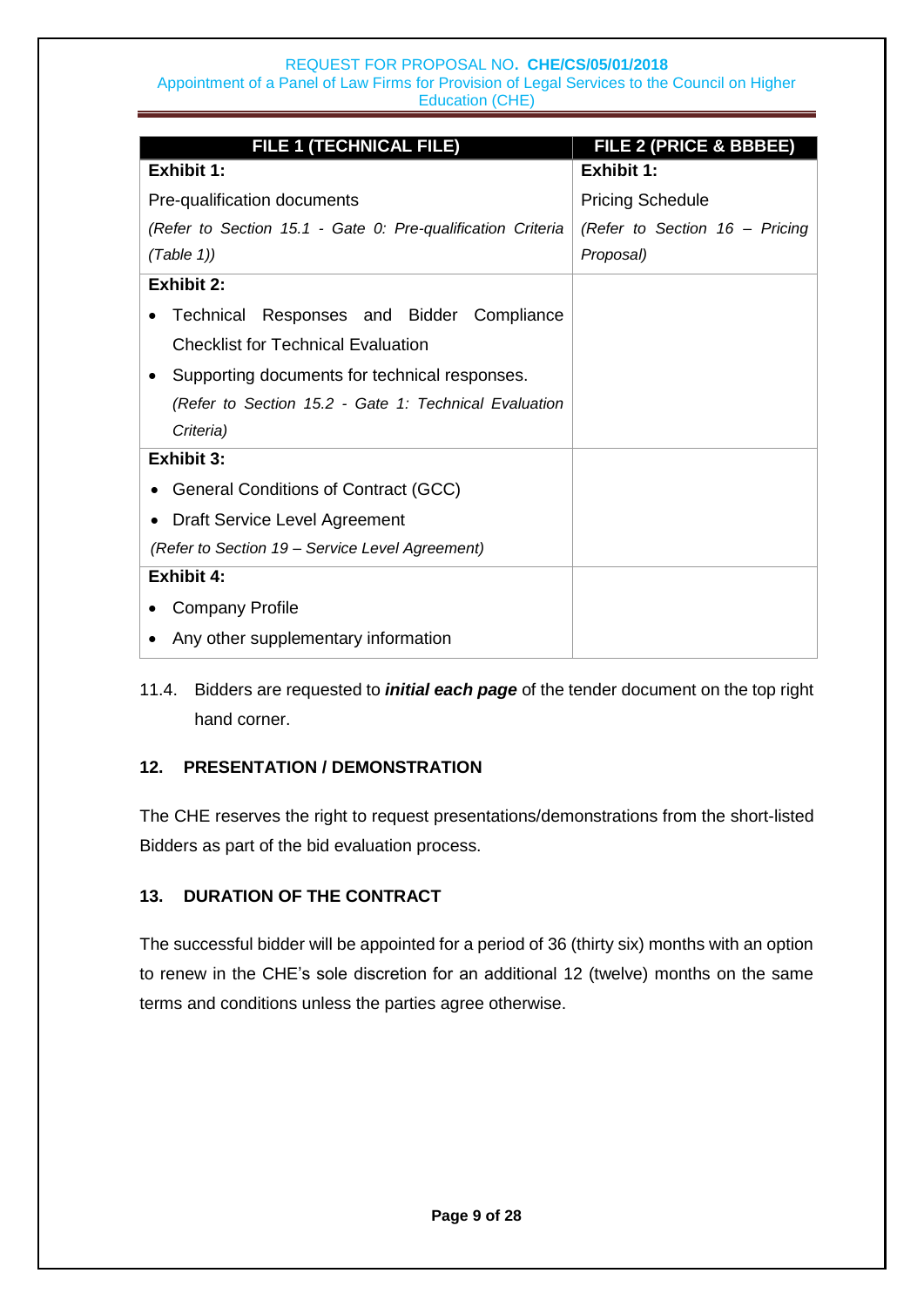### **14. TERMS OF REFERENCE**

### 14.1. **PURPOSE OF THE BID**

The Council on Higher Education (hereinafter referred to as "the CHE") seeks to appoint a panel of legal firm to provide legal assistance/services to the CHE for a period of thirty-six (36) months with the option to extend the appointment with additional twelve (12) months on 80/20 PPPFA. CHE reserves the right to appoint a limited number of about five (5) law firms to this panel, based on highest points achieved.

### 14.2. **BACKGROUND**

The Council on Higher Education is a statutory body established under the Higher Education Act (101 of 1997), as amended. The mandate of the CHE includes the following:

- To provide advice to the Minister of Higher Education and Training on all higher education matters on request and proactively;
- To promote quality and quality assurance in higher education through its permanent committee, the HEQC, including auditing the quality assurance mechanisms of, and accrediting programmes offered by higher education institutions;
- To monitor the state of higher education and publishing information regarding developments in higher education on a regular basis, including arranging and coordinating conferences on higher education issues.

In the course of its work, the CHE occasionally finds itself in litigations instituted by itself, stakeholders or its employees. This makes it necessary to have a panel of law firms with various degrees of speciality and experience in the legal field to provide legal services to the CHE as and when required.

### 14.3. **SCOPE OF WORK**

The successful bidder(s) will be required to assist with handling litigation matters for and against the CHE, and will be required to provide general legal services for a period of thirtysix (36) months in, amongst others, the following areas:

- (a) Education Law;
- (b) Labour Law;
- (c) Commercial law;
- (d) Legislative drafting;
- (e) Administrative Law;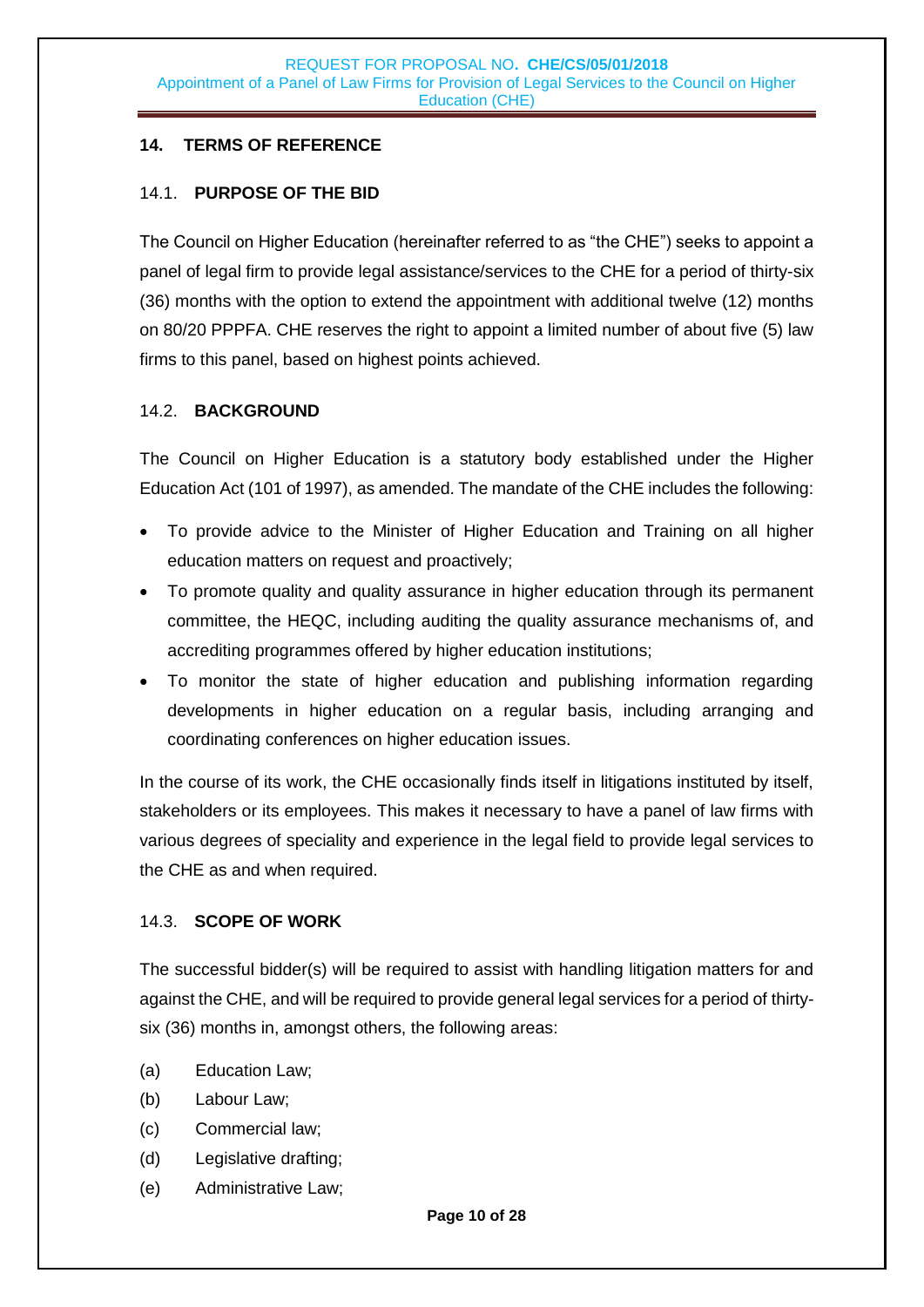- (f) Competition Law;
- (g) Corporate Governance;
- (h) Litigation;
- (i) Constitutional Law;
- (j) Contract Law;
- (k) Legal interpretation;
- (l) Any other matter requiring the provision of legal services.

The successful service provider(s) will also be expected to provide advice to ensure its communications are not inflammatory while conveying the intended message.

### 14.3.1. **Litigation strategy or methodology**

The CHE has to ensure due diligence and act in the best public interest in the execution of all its functions. Above all, it should act without fear, favour or prejudice. As an example, a plethora of review proceedings have been instituted by disgruntled institutions where outcomes of quality assurance processes undertaken by CHE have not been in their favour. In such cases, the CHE has an obligation to defend such review proceedings in a belief that the appropriate accreditation processes have been followed.

The prospective bidder must provide evidence to demonstrate how it prepares a litigation strategy or what methodology it uses, that may assist the CHE in dealing with legal issues and handling its court cases in a cost-effective, pragmatic and efficient manner.

### 14.3.2. **Pro-active measures / Analysis of short-comings and inadequacies**

Prospective bidders must demonstrate an understanding of the nature of the business of the CHE, possible litigation risks and experience in legal services relating to the core business of the CHE. The CHE would like to see a profound improvement in terms of success rate in its litigations and matters related thereto. When dealing with litigations, the bidders will be expected not to only identify problem areas but also make propositions as to how the CHE may improve in dealing with litigations and/or potentially litigious issues with a view to mitigating the risk.

Bidders would be expected to inform the CHE about new relevant developments in law that may have an impact on the mandate of the CHE.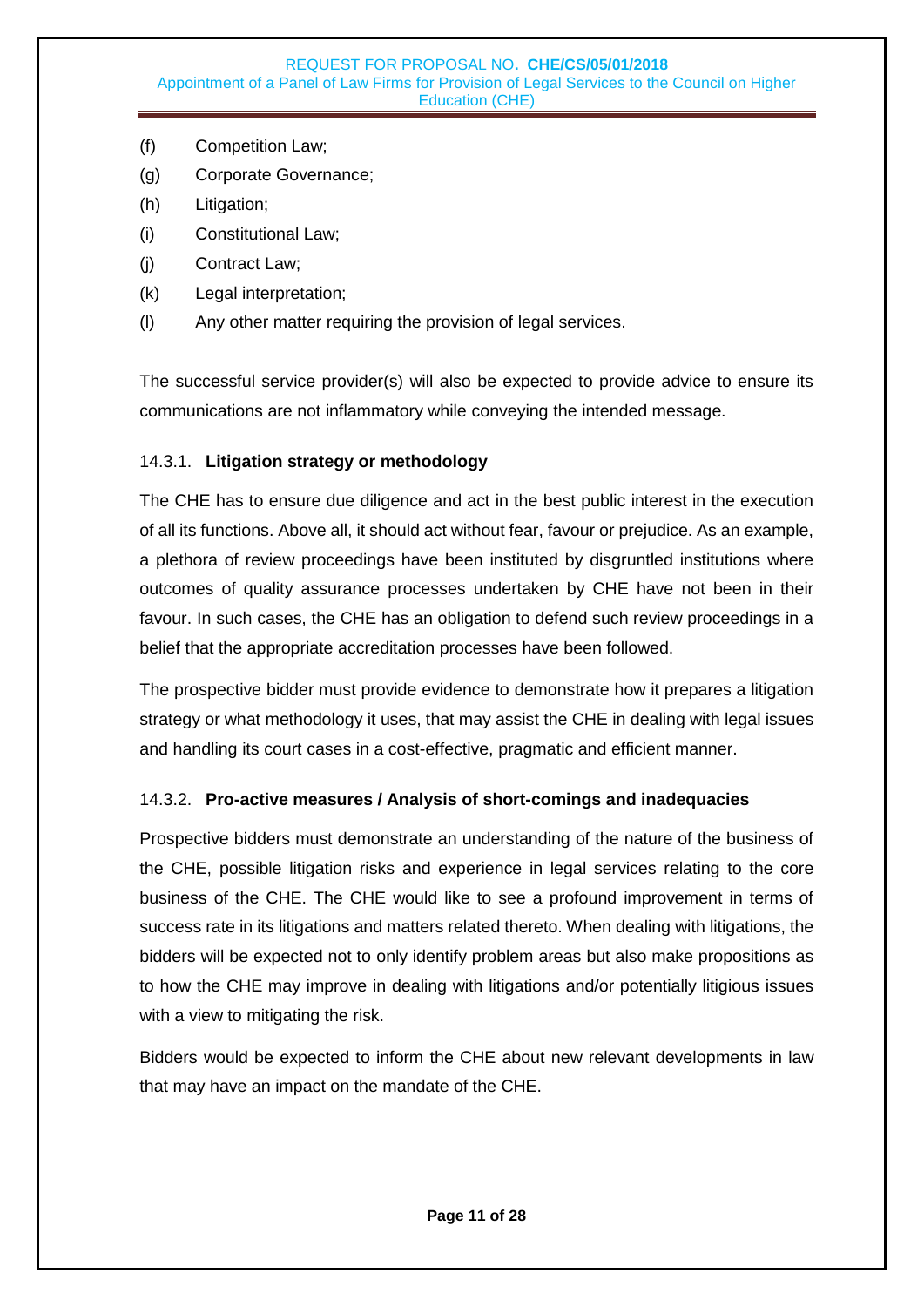### 14.3.3. **Communication plan and reporting strategy**

Although the communication plan and reporting strategy will be agreed with each selected panel, prior to the finalisation of the contract, the Bidder must provide a communication plan and reporting strategy with the relevant stakeholders of the case and indicate how new relevant developments in law would be communicated to the CHE.

### 14.4. **KEY CRITERIA**

### 14.4.1. **Personnel profiles of members of staff that will render the legal services to the CHE**

In order to have a sense of the calibre, areas of expertise and relevant experience of the individual members of the legal team, the bidders are expected to provide the CHE with a detailed personnel profiles for each member of the legal team that will be deployed to render the legal services to the CHE and/or handle litigation matters. Emphasis must be placed on the experience, skills-base, prominent cases handled by the member of the legal team, other relevant experience as well as the academic qualifications.

Bidders are allowed to subcontract certain expert skills, however, a document indicating a detailed profile, academic qualifications and experience must be provided for each expert to be subcontracted. In this case, a subcontractor's agreement that illustrates the immediate availability of such experts, as and when required, must be submitted with this bid.

### 14.4.2. **Focus areas**

Potential bidders must provide a clear indication of the bidder's preferred focus area(s) from the specialised areas listed in paragraph 1.3 which should align with the personnel profiles provided.

### 14.4.3. **Three (3) years of operation**

Potential bidders must indicate the period they have been in operation. Bidders who have been in operation for a minimum of three (3) years will have an advantage. Bidders must provide evidence for the period of the company's existence as well as its number of years in operation.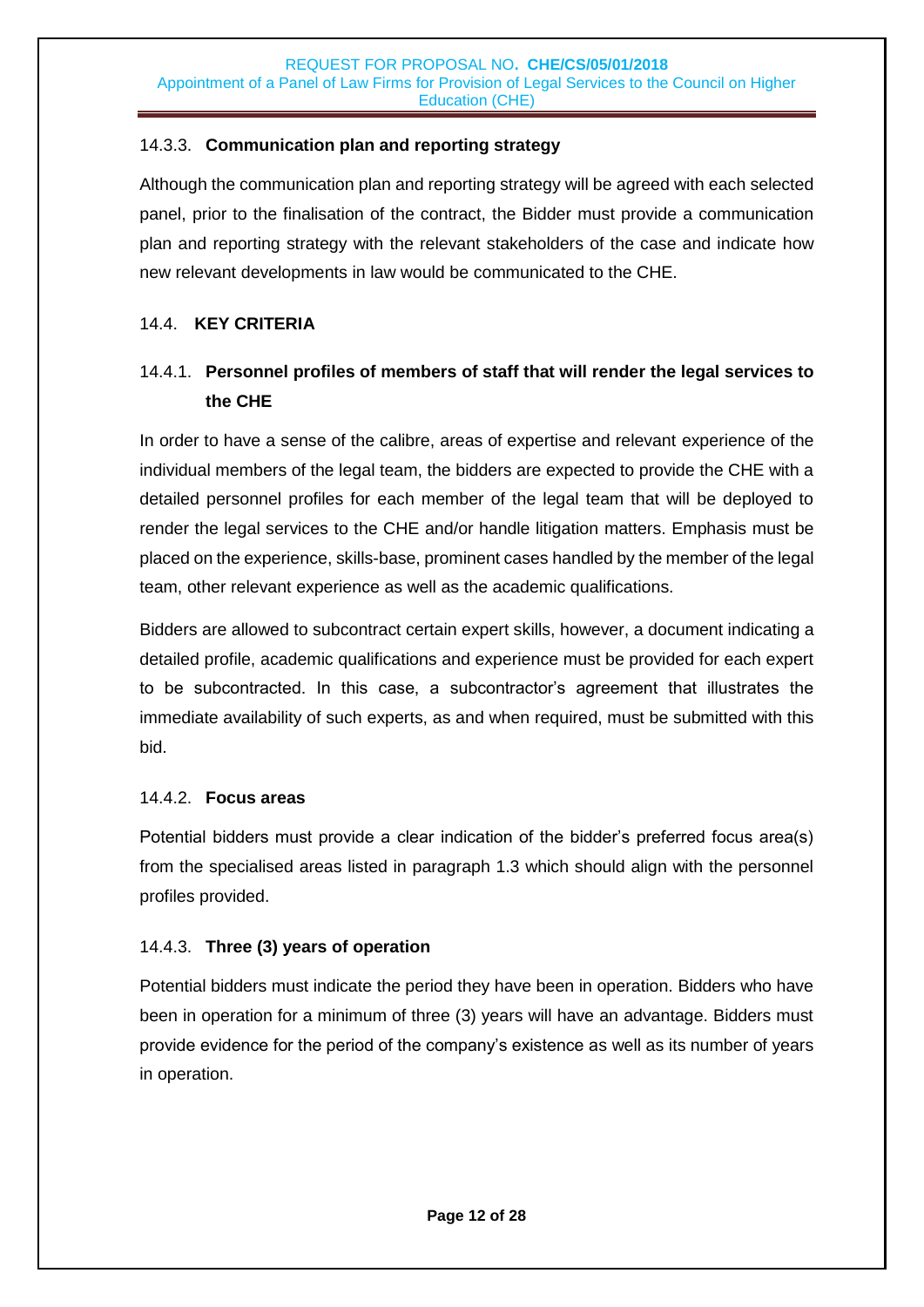### 14.4.4. **Administrative and Constitutional Law experience**

Potential bidders must demonstrate that the entity has participated/advised on Administrative and Constitutional law in the higher education sector, and provide details regarding the relevant legal issues dealt with (no confidential information is required).

### 14.5. **CHE REQUIREMENTS FOR BIDDERS**

Service Providers are required to submit a detailed business proposal consisting of a technical and financial proposal.

### **1. The technical proposal should contain the following information:**

- (a) The experience and qualifications of the personnel proposed to provide the legal services to the CHE. CVs of the legal team members will be analysed for the legal services expertise;
- (b) Provide certified proof of registration with the Law Society;
- (c) Provide proof of the Fidelity Fund Insurance Cover. In addition, the individual director/ partner/ attorney/s that will attend to CHE's matters must provide Fidelity Fund Certificate to the CHE;
- (d) Provide company registration documents, board of directors and management and copy of identity documents and CSD Registration Information;
- (e) Provide original or certified copy of BBBEE Certificate or sworn affidavit;
- (f) Provide three (3) reference letters from previous clients where a similar project was completed; and
- (g) Full completion of the attached SBD Forms.

*\* NB: CHE will conduct on screening of mandatory documents to check whether bidders meet compliance requirements. Not providing these documents may result in the bidder being disqualified from bid evaluation process.*

#### **2. Briefing Session**

CHE officials will conduct a compulsory briefing session on **01 February 2018** at **10:00am**. No bidder will be allowed to bid if they did not attend the briefing session.

### **15. EVALUATION AND SELECTION CRITERIA**

The CHE has set minimum standards (Gates) that a bidder needs to meet in order to be evaluated and selected as a successful bidder. The minimum standards consist of the following: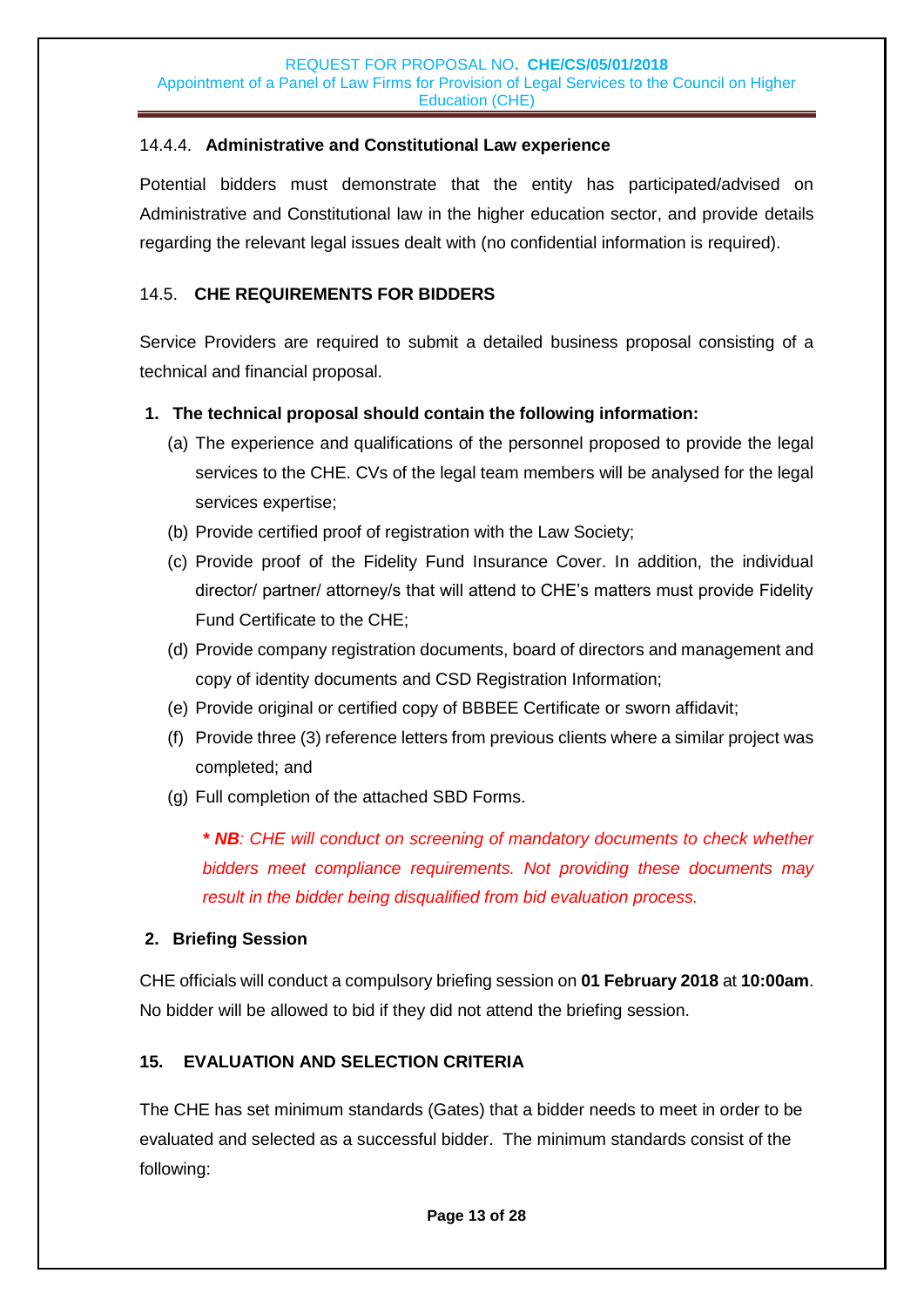| <b>Pre-qualification Criteria</b><br>(Gate 0) | <b>Technical Evaluation</b><br><b>Criteria</b><br>(Gate 1) | <b>Price and B-BBEE</b><br><b>Evaluation</b><br>(Gate 2) |
|-----------------------------------------------|------------------------------------------------------------|----------------------------------------------------------|
| Bidders must submit all documents             | Bidder(s) are required to                                  | Bidder(s) will be evaluated                              |
| as outlined in paragraph 15.1 (Table          | achieve a minimum of                                       | out of 100 points and Gate                               |
| 1) below.                                     | 70 points out of 100                                       | 2 will only apply to bidder(s)                           |
| Only bidders that comply with ALL             | points to proceed to                                       | who have met and                                         |
| these criteria will proceed to Gate 1.        | Gate 2 (Price and BEE).                                    | exceeded the threshold of                                |
|                                               |                                                            | 70 points.                                               |
|                                               |                                                            |                                                          |

### 15.1. **Gate 0: Pre-qualification Criteria**

Without limiting the generality of the CHE's other critical requirements for this Bid, bidder(s) must submit the documents listed in **Table 1** below. All documents must be completed and signed by the duly authorised representative of the prospective bidder(s). During this phase Bidders' responses will be evaluated based on compliance with the listed administration and mandatory bid requirements. The bidder(s) proposal may be disqualified for non-submission of any of the documents.

| Document that must be<br>submitted |            | Non-submission may result in disqualification? |
|------------------------------------|------------|------------------------------------------------|
| <b>Invitation to Bid - SBD 1</b>   | <b>YES</b> | Complete and sign the supplied pro forma       |
|                                    |            | document                                       |
| <b>Tax Status</b>                  | <b>YES</b> | i. Written confirmation that SARS may on an    |
| SBD <sub>1</sub>                   |            | ongoing basis during the tenure of the         |
|                                    |            | contract disclose the<br>bidder's<br>tax       |
|                                    |            | compliance status.                             |
|                                    |            | ii. Proof of Registration on the Central       |
|                                    |            | <b>Supplier Database</b>                       |
|                                    |            | iii.<br>Vendor number                          |
|                                    |            |                                                |
| Declaration of Interest -          | <b>YES</b> | Complete and sign the supplied pro forma       |
| SBD <sub>4</sub>                   |            | document                                       |

#### **Table 1: Documents that must be submitted for Pre-qualification**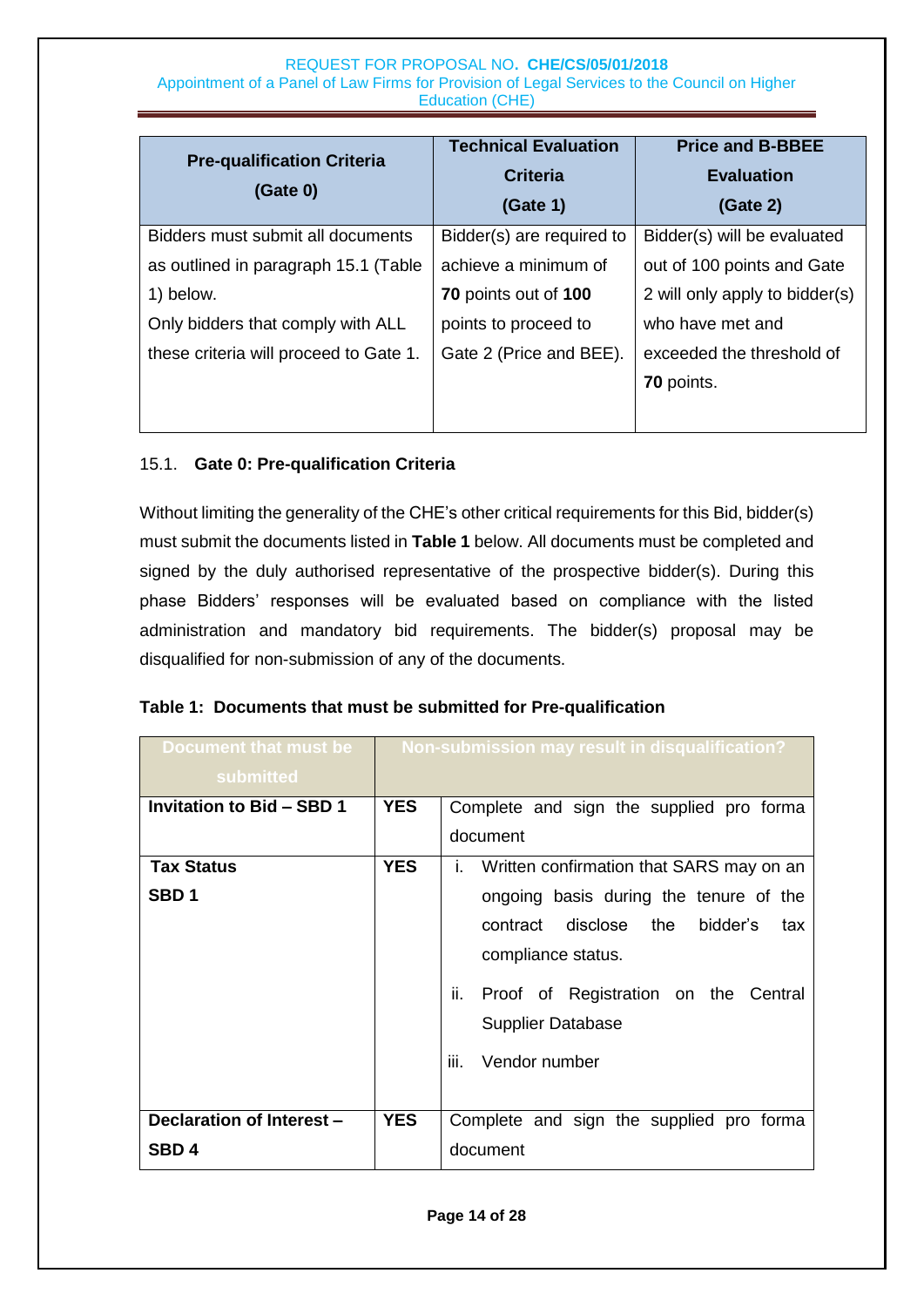| <b>Preference Point Claim</b>     | <b>NO</b>  | Non-submission will lead to a zero (0) score on  |  |  |
|-----------------------------------|------------|--------------------------------------------------|--|--|
| Form - SBD 6.1                    |            | <b>BBBEE</b>                                     |  |  |
| <b>Declaration of Bidder's</b>    | <b>YES</b> | Complete and sign the supplied pro forma         |  |  |
| <b>Past Supply Chain</b>          |            | document                                         |  |  |
| <b>Management Practices -</b>     |            |                                                  |  |  |
| SBD <sub>8</sub>                  |            |                                                  |  |  |
| <b>Certificate of Independent</b> | <b>YES</b> | Complete and sign the supplied pro forma         |  |  |
| <b>Bid Determination - SBD 9</b>  |            | document                                         |  |  |
| <b>Bidder Compliance form</b>     | <b>NO</b>  | Complete                                         |  |  |
| for Functional Evaluation         |            |                                                  |  |  |
| <b>Registration on Central</b>    | <b>NO</b>  | The Service Provider must be registered as a     |  |  |
| <b>Supplier Database (CSD</b>     |            | service provider on the Central Supplier         |  |  |
|                                   |            | Database (CSD). If you are not registered        |  |  |
|                                   |            | proceed to complete the registration of your     |  |  |
|                                   |            | company prior to submitting your proposal.       |  |  |
|                                   |            | Visit https://secure.csd.gov.za/ to obtain your  |  |  |
|                                   |            | vendor number.                                   |  |  |
|                                   |            | Submit proof of registration.                    |  |  |
|                                   |            |                                                  |  |  |
| <b>Pricing Schedule</b>           | <b>YES</b> | Submit full details of the pricing proposal in a |  |  |
|                                   |            | separate envelope                                |  |  |
| <b>Fidelity Fund Insurance</b>    | <b>NO</b>  | Submit proof of the cover                        |  |  |
| <b>Cover</b>                      |            |                                                  |  |  |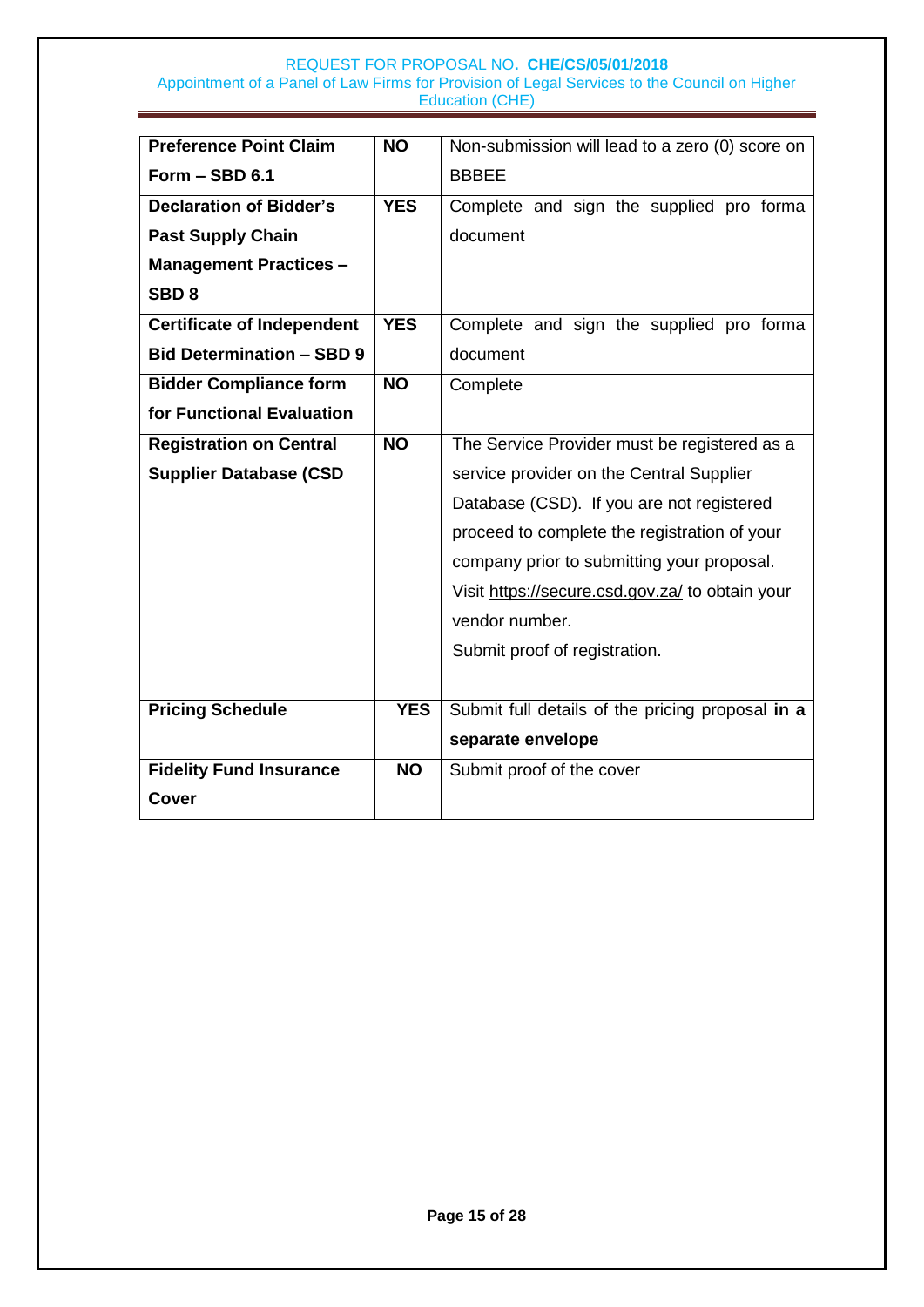### 15.2. **Gate 1: Technical Evaluation Criteria = 100 points**

Only Bidders that have met the Pre-Qualification Criteria in (Gate 0) will be evaluated in Gate 1 for functionality. Functionality will be evaluated as follows:

- i. Functional Evaluation Bidders will be evaluated out of **100** points and are required to achieve minimum threshold of **70** points of **100** points.
- ii. The overall score must be equal or above **70** points in order to proceed to Gate 2 for Price and BBBEE evaluations.

As part of due diligence, CHE will conduct a site visit at a client of the Bidder (reference) for validation of the services rendered. The choice of site will be at CHE's sole discretion.

The Bidder's information will be scored according to the following points system:

| <b>Criterion</b>                                                                                                                                                                                                                                                                                                                                                                          | <b>Maximum Points</b> | Reference page in Proposal (Please insert page number, where possible) |
|-------------------------------------------------------------------------------------------------------------------------------------------------------------------------------------------------------------------------------------------------------------------------------------------------------------------------------------------------------------------------------------------|-----------------------|------------------------------------------------------------------------|
|                                                                                                                                                                                                                                                                                                                                                                                           | to be awarded         |                                                                        |
| <b>Functionality</b>                                                                                                                                                                                                                                                                                                                                                                      |                       |                                                                        |
| 1.1 Work Methodology                                                                                                                                                                                                                                                                                                                                                                      |                       |                                                                        |
| The Bidder must:                                                                                                                                                                                                                                                                                                                                                                          |                       |                                                                        |
| be able to demonstrate an understanding of<br>$\bullet$<br>the nature of the business of the CHE, possible<br>litigation risks and experience in legal services<br>related to the core business of the CHE; and<br>prepare a detailed litigation strategy and<br>demonstrate how such approach will assist the<br>CHE in achieving its business objectives and<br>ensure cost efficiency. | 30                    |                                                                        |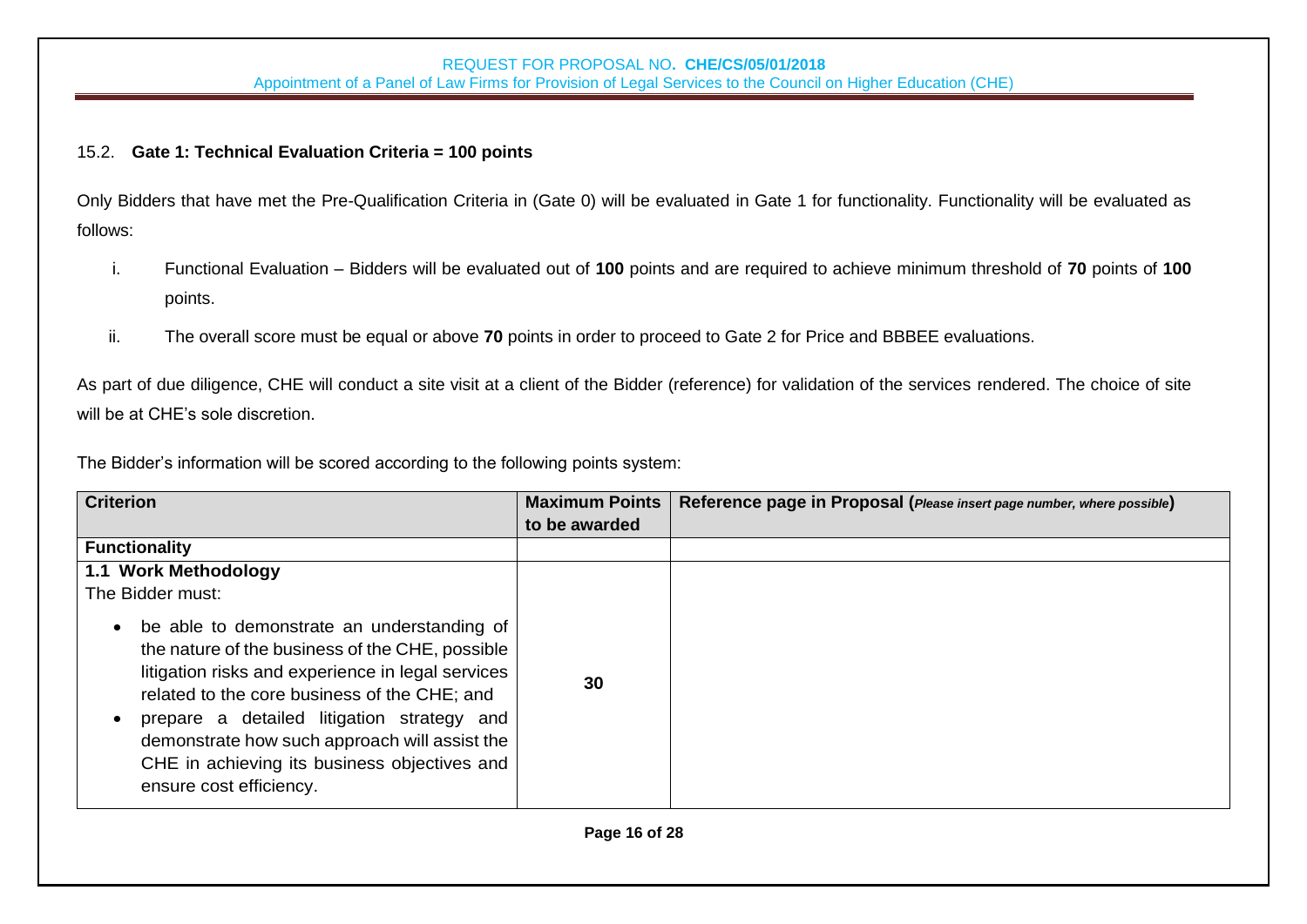#### REQUEST FOR PROPOSAL NO**. CHE/CS/05/01/2018**

Appointment of a Panel of Law Firms for Provision of Legal Services to the Council on Higher Education (CHE)

| <b>1.2 Value Adding Services</b><br>The Bidder must indicate what types of pro-<br>$\bullet$<br>active measures would be put in place to assist                                                                                                                                                                                                                                                                                                                                                                                                                                                                                             | 5  |  |
|---------------------------------------------------------------------------------------------------------------------------------------------------------------------------------------------------------------------------------------------------------------------------------------------------------------------------------------------------------------------------------------------------------------------------------------------------------------------------------------------------------------------------------------------------------------------------------------------------------------------------------------------|----|--|
| CHE in achieving its business objectives as an<br>advisor in the Higher Education Sector.                                                                                                                                                                                                                                                                                                                                                                                                                                                                                                                                                   |    |  |
| 1.3 Legal Team Experience<br>The Bidder must:<br>provide a personnel profile (Curriculum Vitae)<br>$\bullet$<br>with experience in at least three (3) of the<br>categories (focus areas), and include other<br>pertinent credentials that will be deployed to<br>execute these services;<br>indicate if sub-contractors may be utilised as<br>experts in certain instances, and add the<br>credentials and profiles of such experts; and<br>include examples of any matter(s) raising<br>public interest that the bidder<br>participated/advised in, and provide a<br>reference for such matter (confidential<br>information not required). | 21 |  |
| <b>1.4 Communication Plan</b><br>The Bidder must:                                                                                                                                                                                                                                                                                                                                                                                                                                                                                                                                                                                           | 10 |  |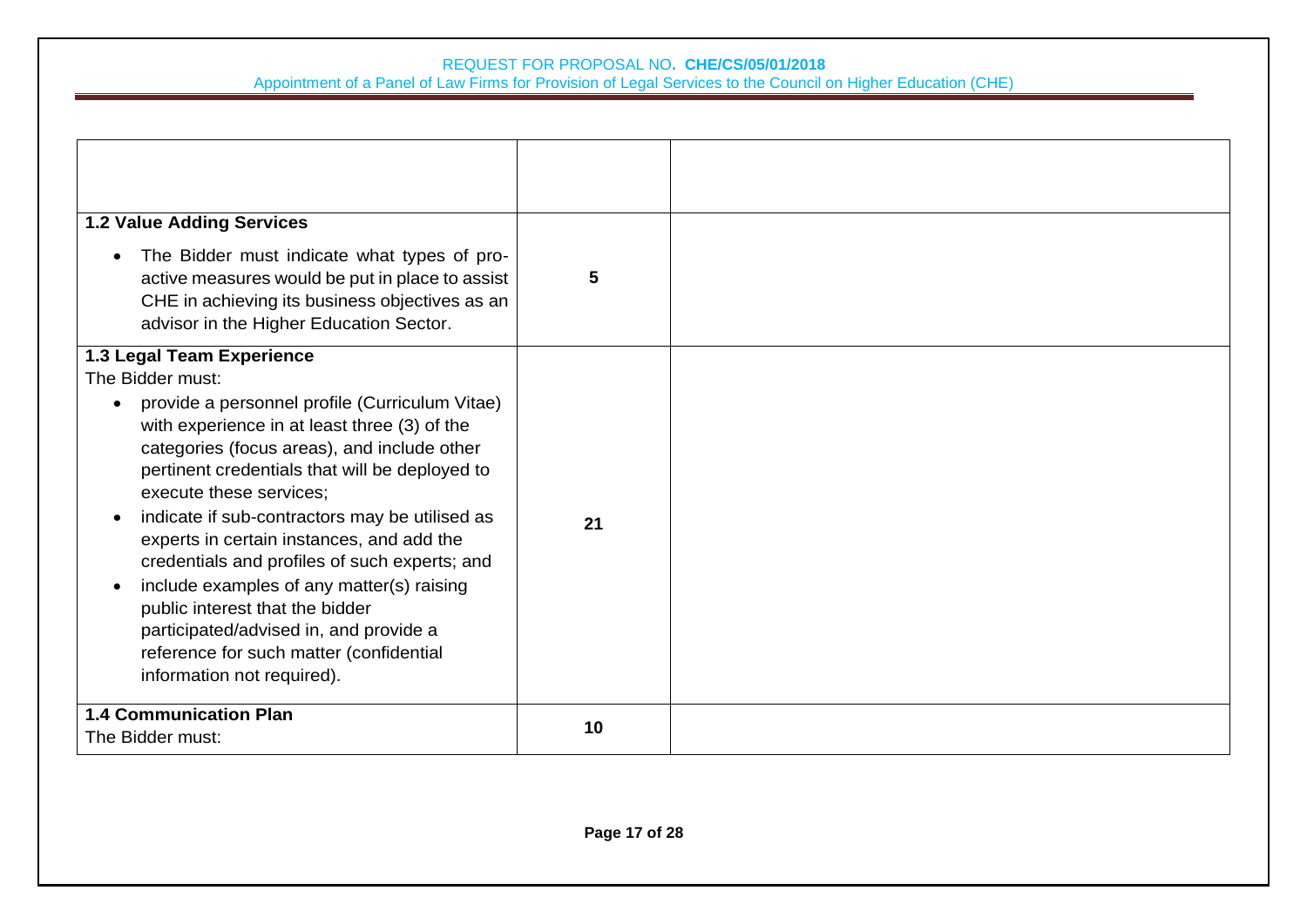| provide a communication plan and reporting<br>$\bullet$<br>strategy with the relevant stakeholders of the<br>case; and<br>indicate how new relevant developments in<br>law would be communicated to the CHE.                          |     |  |
|---------------------------------------------------------------------------------------------------------------------------------------------------------------------------------------------------------------------------------------|-----|--|
| 1.5 Firm's Experience<br>The Bidder must indicate:<br>the period the law firm been in existence;<br>the period the law firm been in operation; and<br>the rate for successful cases it handled.                                       | 15  |  |
| <b>1.6 Administrative and Constitutional law</b><br>The Bidder must provide an indication of any<br>significant Administrative and Constitutional<br>law related cases the bidder has participated in<br>the higher education sector. | 5   |  |
| <b>1.7 Reference Letters</b><br>The Bidder must:<br>provide three (3) Written and Contactable<br>References.<br>references must not be more than six (6)<br>months old from the closing date of this bid.                             | 9   |  |
| 1.8 Letter of Good Standing<br>The Bidders must provide a valid letter of good<br>standing issued by the Law Society.                                                                                                                 | 5   |  |
| <b>Total Points for Functionality</b>                                                                                                                                                                                                 | 100 |  |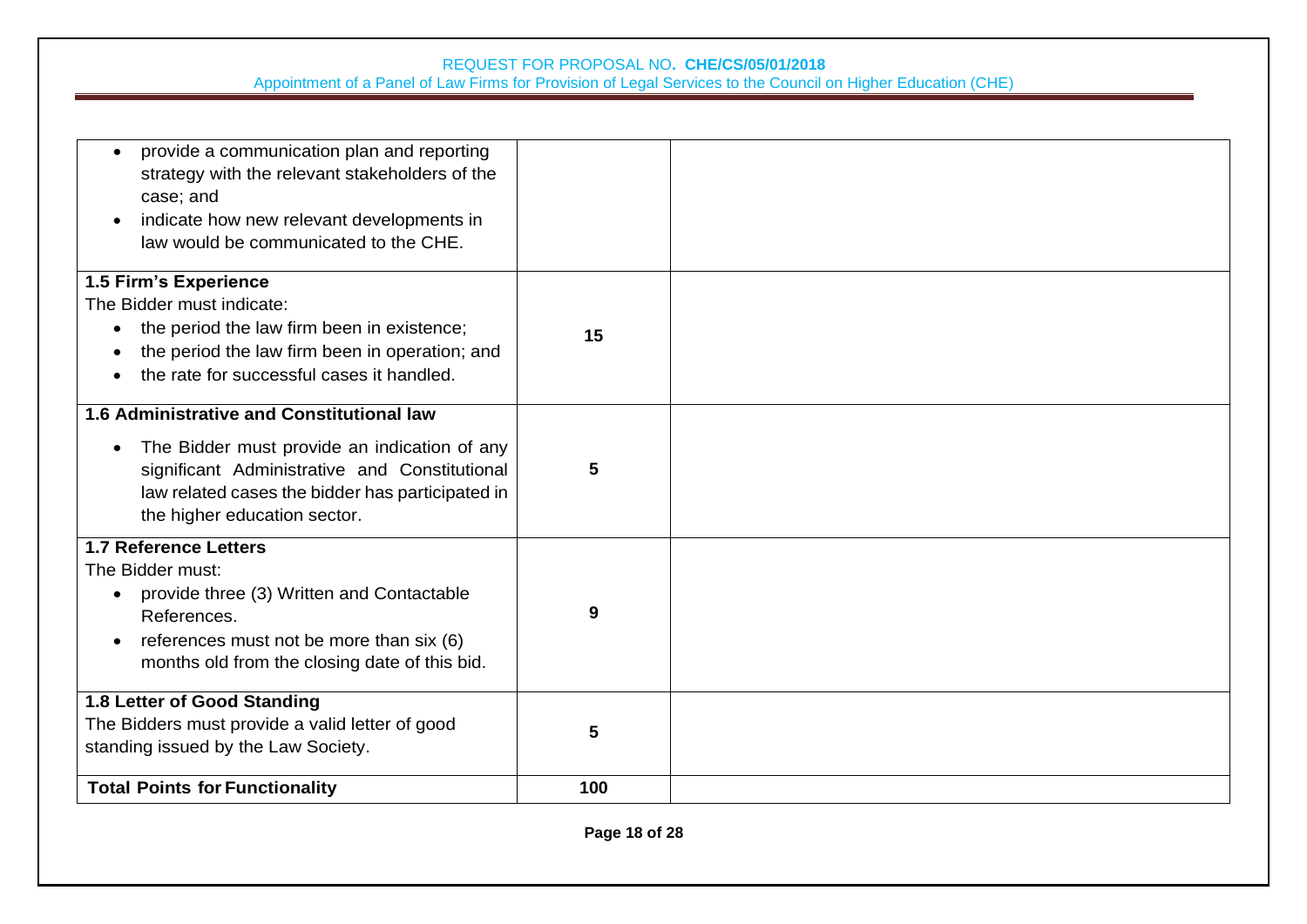### 15.3. **Gate 2: Price and BBBEE Evaluation (80+20) = 100 points**

Only Bidders that have met the **70** point threshold in Gate 1 will be evaluated in Gate 2 for price and BBBEE. Price and BBBEE will be evaluated as follows:

In terms of regulation 6 of the Preferential Procurement Regulations pertaining to the Preferential Procurement Policy Framework Act, 2000 (Act 5 of 2000), responsive bids will be adjudicated on the **80/20**-preference point system in terms of which points are awarded to bidders on the basis of:

- The bid price (maximum **80** points)
- B-BBEE status level of contributor (maximum **20** points)

### *i. Stage 1 – Price Evaluation (80 Points)*

| Criteria                                                                                     | <b>Points</b> |
|----------------------------------------------------------------------------------------------|---------------|
| <b>Price Evaluation</b><br>$P\mathbf{s} = 80 \left( 1 - \frac{Pt - P \min P}{ \min} \right)$ | 80            |
|                                                                                              |               |

The following formula will be used to calculate the points for price:

### **Where**

Ps = Points scored for comparative price of bid under consideration

 $Pt =$  Comparative price of bid under consideration

Pmin = Comparative price of lowest acceptable bid

### *ii. Stage 2 – BBBEE Evaluation (20 Points)*

### **a. BBBEE Points allocation**

A maximum of **20** points may be allocated to a bidder for attaining their B-BBEE status level of contributor in accordance with the table below:

| <b>B-BBEE Status Level of Contributor</b> | <b>Number of Points</b> |
|-------------------------------------------|-------------------------|
|                                           |                         |
|                                           |                         |
|                                           | 14                      |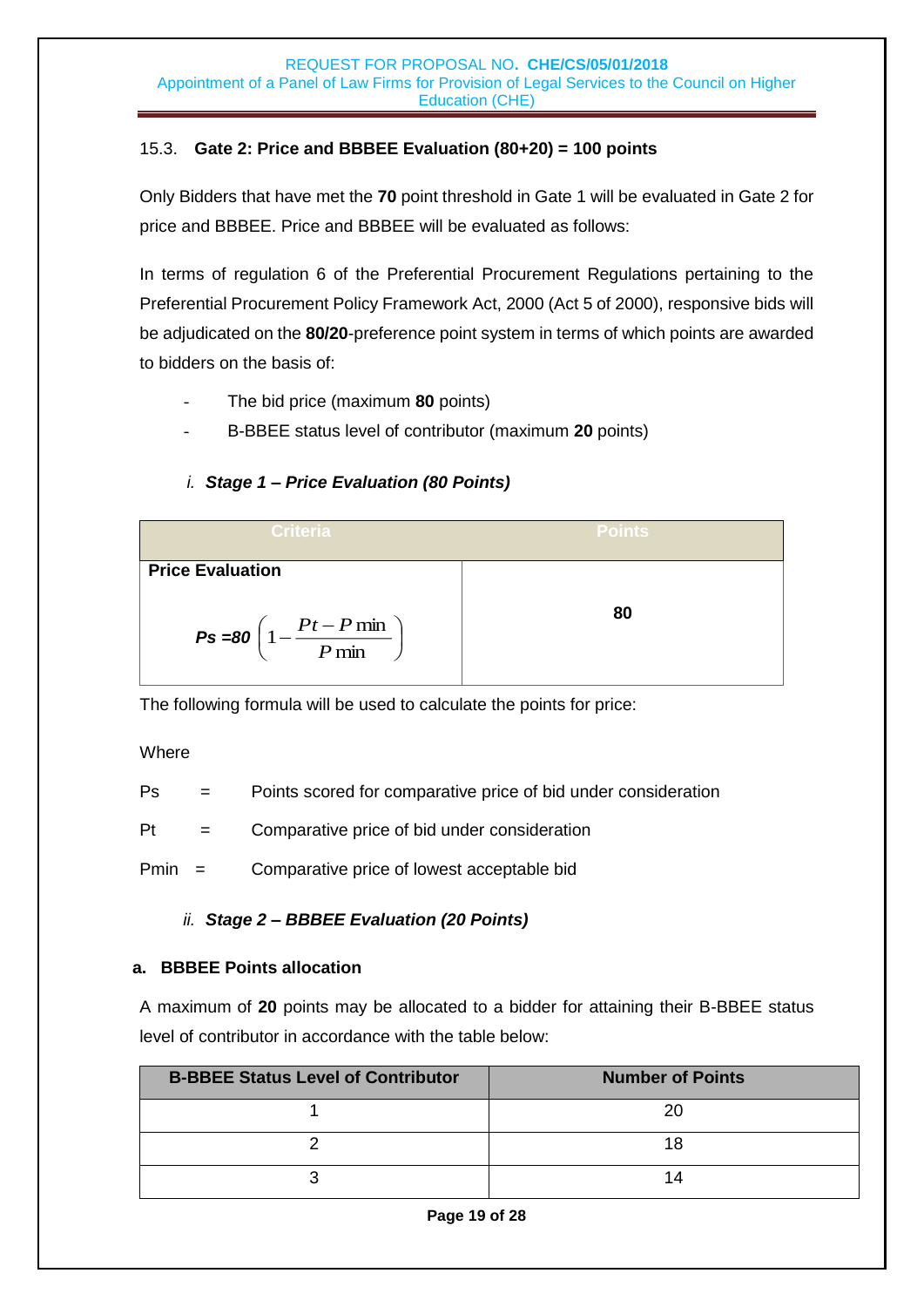|                           | ィク |
|---------------------------|----|
|                           |    |
|                           |    |
|                           |    |
|                           |    |
| Non-compliant contributor |    |

B-BBEE points may be allocated to bidders on submission of the following documentation or evidence:

- A duly completed Preference Point Claim Form: Standard Bidding Document (SBD 6.1); and
- B-BBEE Certificate

### **b. Joint Ventures, Consortiums and Trusts**

A trust, consortium or joint venture, will qualify for points for their B-BBEE status level as a legal entity, provided that the entity submits their B-BBEE status level certificate.

A trust, consortium or joint venture will qualify for points for their B-BBEE status level as an unincorporated entity, provided that the entity submits their consolidated B-BBEE scorecard as if they were a group structure and that such a consolidated B-BBEE scorecard is prepared for every separate bid.

Bidders must submit concrete proof of the existence of joint ventures and/or consortium arrangements. The **CHE** will accept signed agreements as acceptable proof of the existence of a joint venture and/or consortium arrangement.

The joint venture and/or consortium agreements must clearly set out the roles and responsibilities of the Lead Partner and the joint venture and/or consortium party. The agreement must also clearly identify the Lead Partner, who shall be given the power of attorney to bind the other party/parties in respect of matters pertaining to the joint venture and/or consortium arrangement.

### *iii. Stage 3 (80 + 20 = 100 points)*

The Price and BBBEE points will be consolidated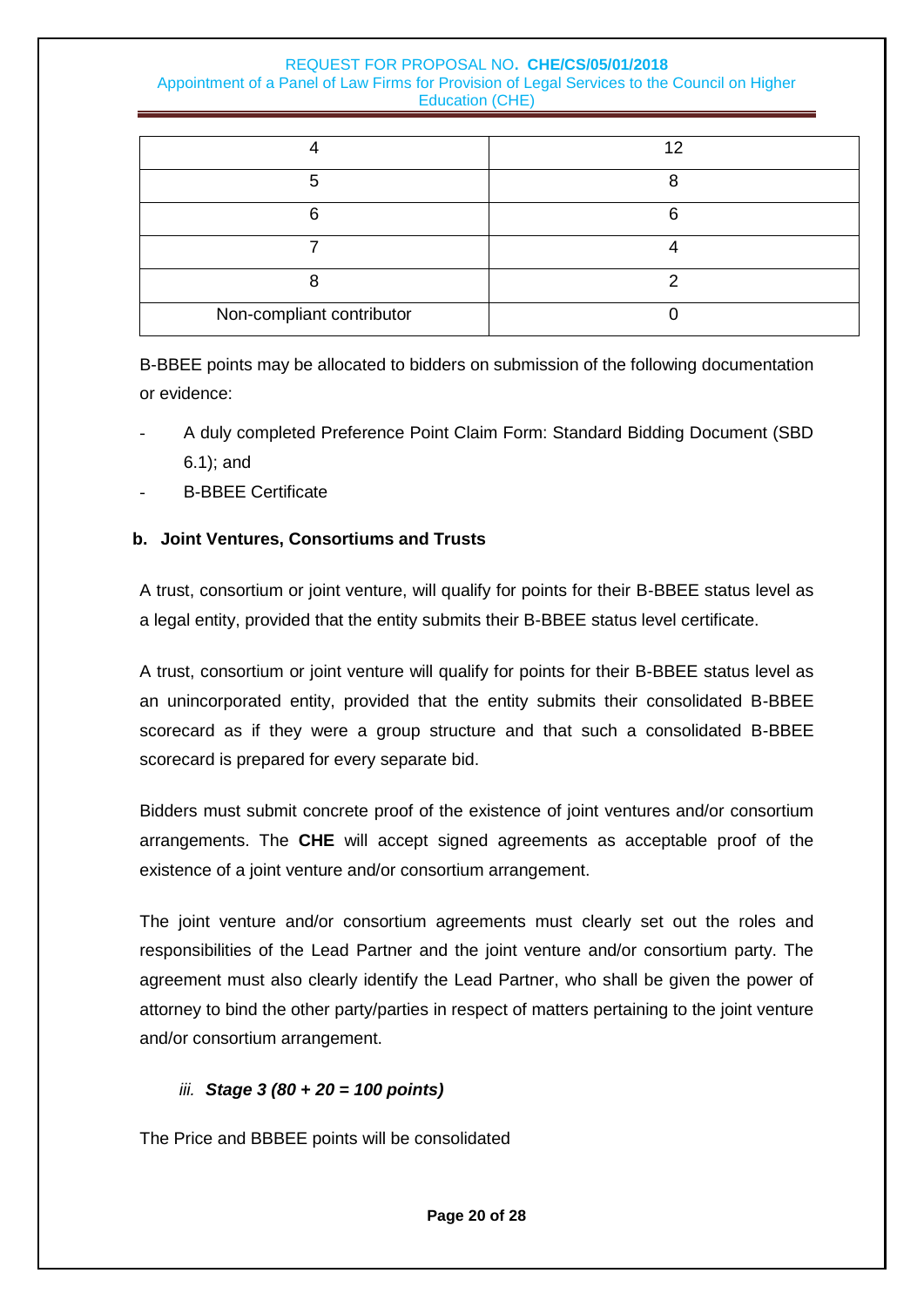### **16. PRICING PROPOSALS**

The CHE requires bidders to propose two pricing proposals being for the Appointment of a Panel of Law Firms for Provision of Legal Services to the Council on Higher Education (CHE). Pricing Proposal must be submitted in separate sealed filed (File 2). The file must clearly marked "Pricing Proposals" and the in file there must be a detail price breakdown per below categories:

### 16.1. **Pricing Proposal:**

| <b>Rates per Hours</b><br><b>Levels</b> | (VAT Inclusive) |
|-----------------------------------------|-----------------|
| <b>Directors</b>                        |                 |
| Associates                              |                 |
| <b>Candidate Attorneys</b>              |                 |

Bidders are required to indicate rate per each level inclusive of all applicable taxes for the legal services.

<span id="page-20-0"></span>Bidders are required to indicate if prices are fixed or not, If not firm for the full period, provide details of the basis on which adjustments will be applied for, for example consumer price index.

#### **NOTES REGARDING PRICING**

I. *The rates MUST be all inclusive. This means, all direct and indirect related cost must be included. Note that failure to propose the rates will render the entire bid as non-responsive and will result in the bidder scoring zero out of 80 points achievable on the price criteria*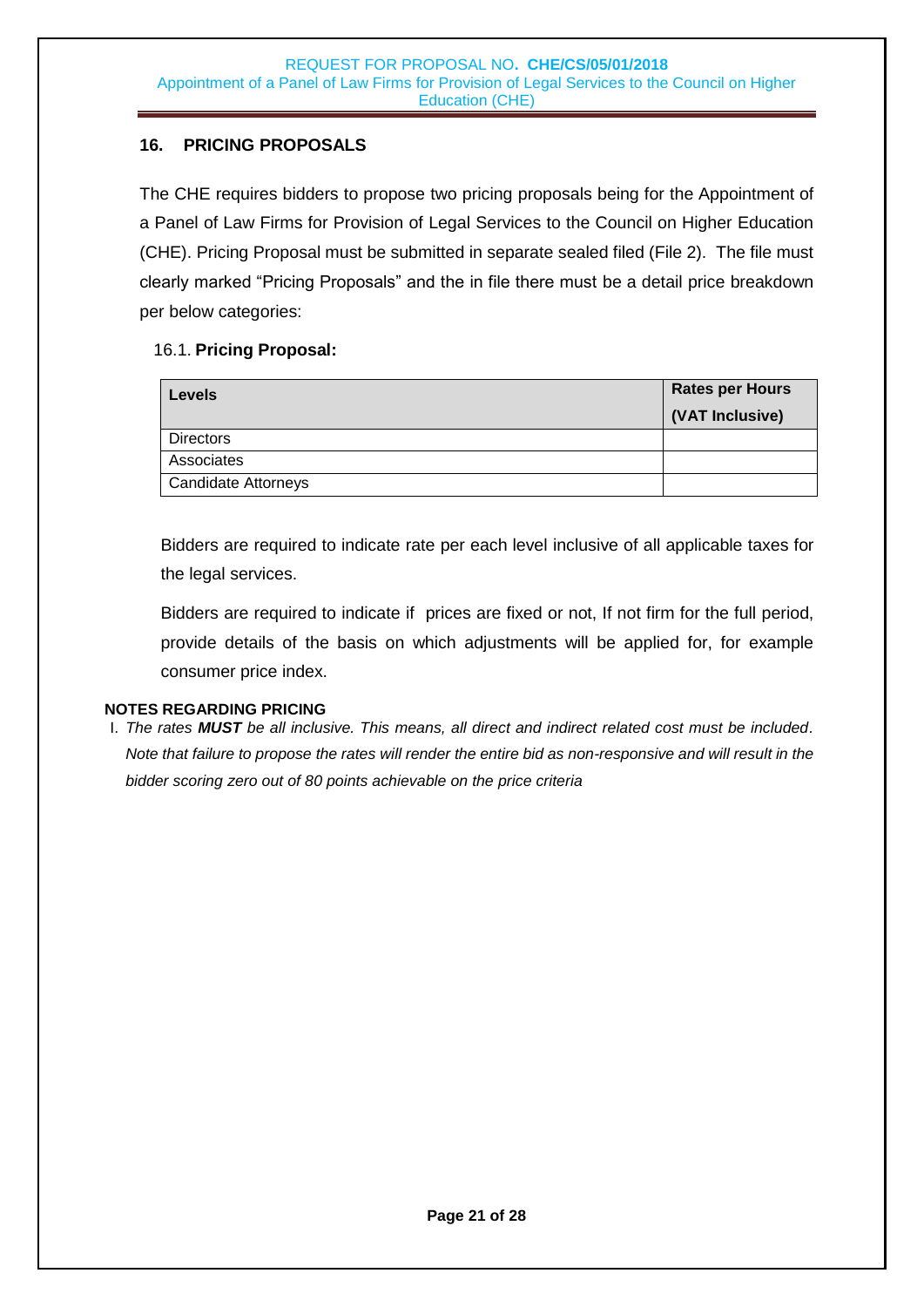### **17. GENERAL CONDITIONS OF CONTRACT**

Any award made to a bidder(s) under this bid is conditional, amongst others, upon –

- a. The bidder(s) accepting the terms and conditions contained in the General Conditions of Contract as the minimum terms and conditions upon which CHE is prepared to enter into a contract with the successful Bidder(s).
- b. The bidder submitting the General Conditions of Contract to the CHE together with its bid, duly signed by an authorised representative of the bidder.

### <span id="page-21-0"></span>**18. CONTRACT PRICE ADJUSTMENT**

Contract price adjustments will be done annually on the anniversary of the contract start date. The price adjustment will be based on the Consumer Price Index Headline Inflation

| STATS SA P0141 (CPI), Table E | Table E - All Items |
|-------------------------------|---------------------|
|                               |                     |

### <span id="page-21-1"></span>**19. SERVICE LEVEL AGREEMENT**

- 19.1. Upon award the CHE and the successful bidder will conclude a Service Level Agreement regulating the specific terms and conditions applicable to the services being procured by the CHE, more or less in the format of the draft Service Level Indicators included in this tender pack.
- 19.2. The CHE reserves the right to vary the proposed draft Service Level Indicators during the course of negotiations with a bidder by amending or adding thereto.
- 19.3. Bidder(s) are requested to:
	- a. Comment on draft Service Level Indicators and where necessary, make proposals to the indicators;
	- b. Explain each comment and/or amendment; and
	- c. Use an easily identifiable colour font or "track changes" for all changes and/or amendments to the Service Level Indicators for ease of reference.
- 19.4. The CHE reserves the right to accept or reject any or all amendments or additions proposed by a bidder if such amendments or additions are unacceptable to the CHE or pose a risk to the organisation.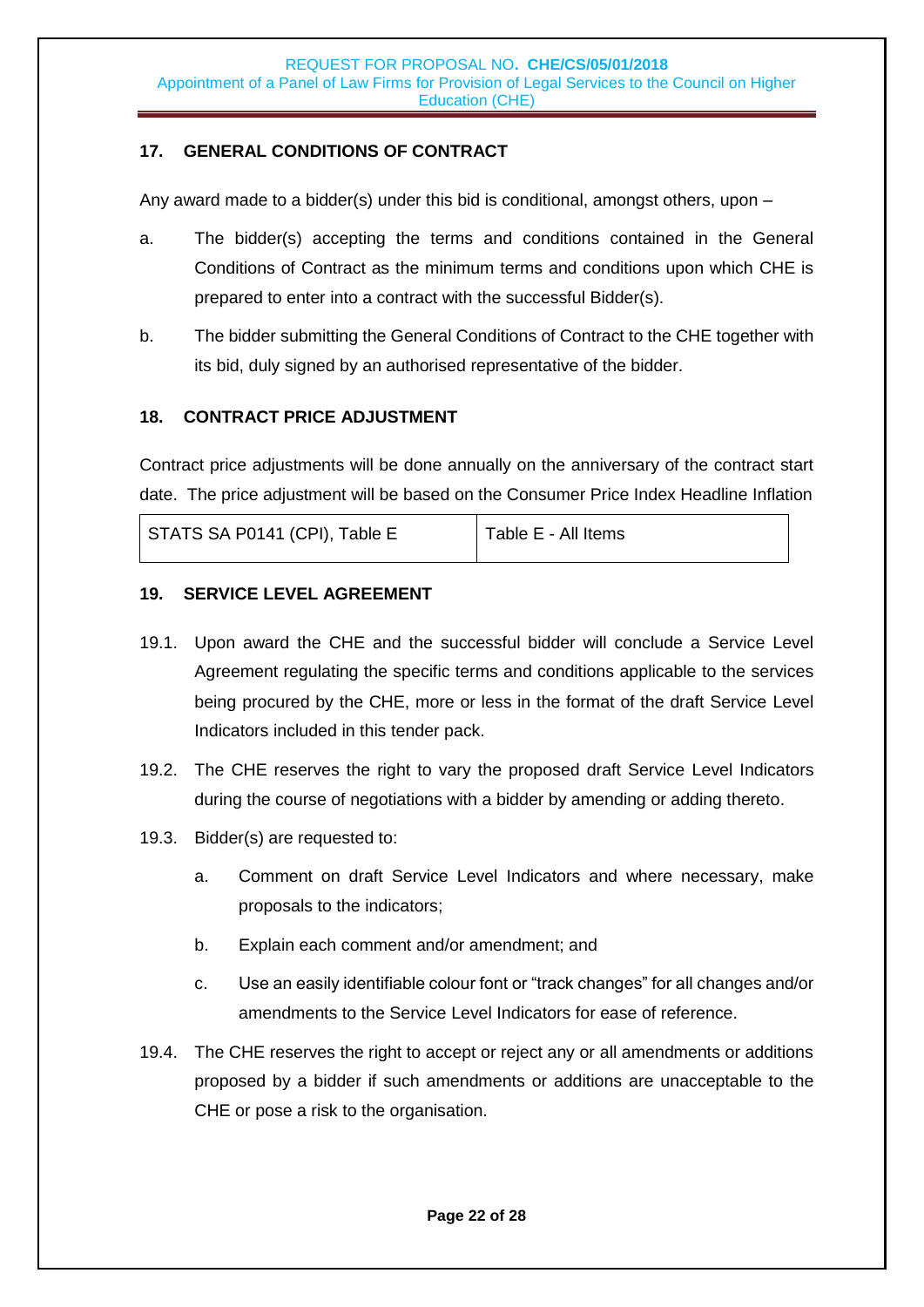### <span id="page-22-0"></span>**20. SPECIAL CONDITIONS OF THIS BID**

The CHE reserves the right:

- 20.1. To award this tender to a bidder that did not score the highest total number of points, only in accordance with section 2(1)(f) of the PPPFA (Act 5 of 2000)
- 20.2. To negotiate with one or more preferred bidder(s) identified in the evaluation process, regarding any terms and conditions, including price without offering the same opportunity to any other bidder(s) who has not been awarded the status of the preferred bidder(s).
- 20.3. To accept part of a tender rather than the whole tender.
- 20.4. To carry out site inspections, product evaluations or explanatory meetings in order to verify the nature and quality of the services offered by the bidder(s), whether before or after adjudication of the Bid.
- 20.5. To correct any mistakes at any stage of the tender that may have been in the Bid documents or occurred at any stage of the tender process.
- 20.6. To cancel and/or terminate the tender process at any stage, including after the Closing Date and/or after presentations have been made, and/or after tenders have been evaluated and/or after the preferred bidder(s) have been notified of their status as such.
- 20.7. Award to multiple bidders based either on size or geographic considerations.
- 20.8. to allocate specific case/s to one of the 5 appointed legal firms based on the expertise of the firm or its capacity to handle the case

### <span id="page-22-1"></span>**21. The CHE REQUIRES BIDDER(S) TO DECLARE**

In the Bidder's Technical response, bidder(s) are required to declare the following:

- 21.1. Confirm that the bidder(s) is to:
	- a. Act honestly, fairly, and with due skill, care and diligence, in the interests of the CHE;
	- b. Have and employ effectively the resources, procedures and appropriate technological systems for the proper performance of the services;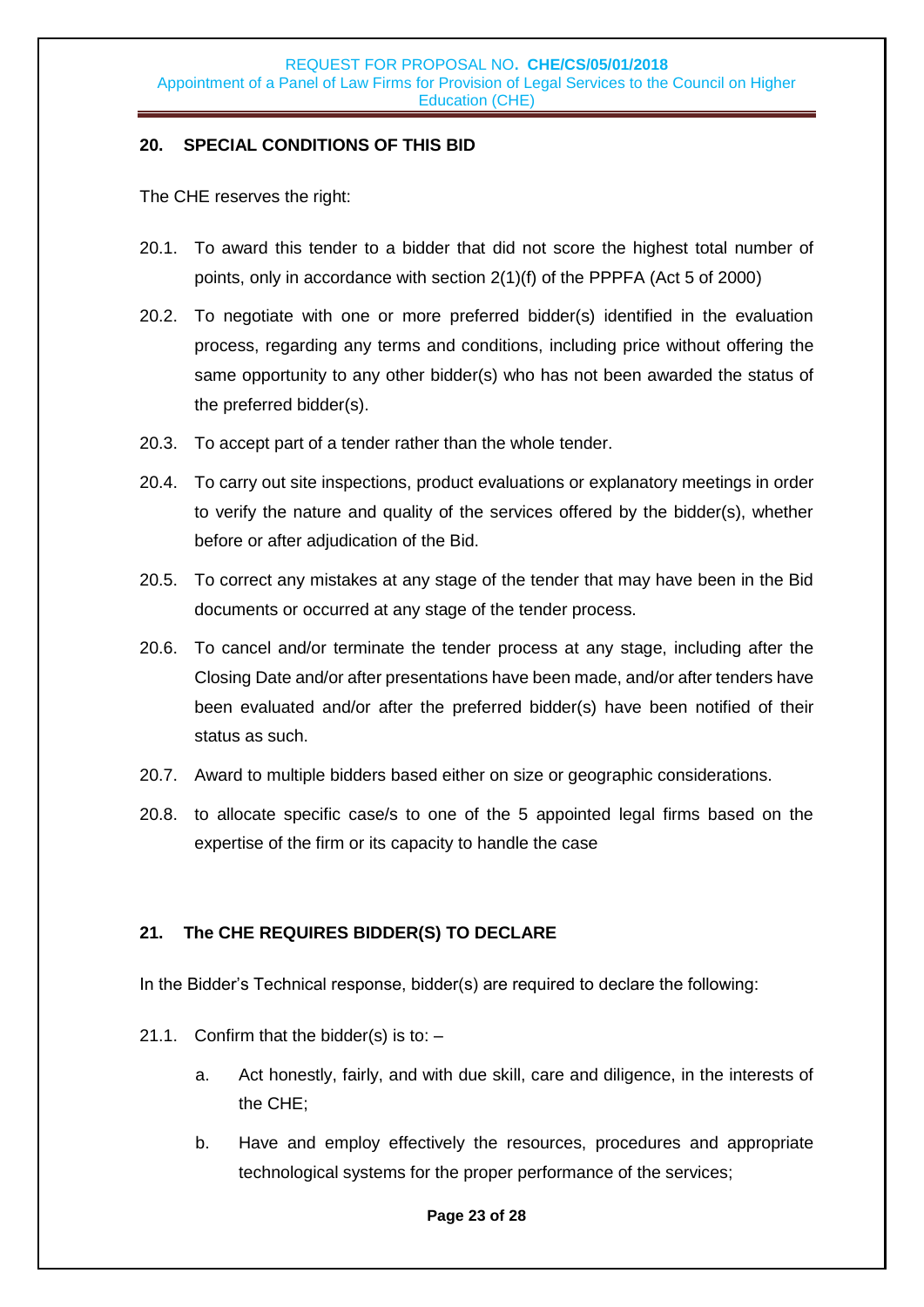- c. Act with circumspection and treat the CHE fairly in a situation of conflicting interests;
- d. Comply with all applicable statutory or common law requirements applicable to the conduct of business;
- e. Make adequate disclosures of relevant material information including disclosures of actual or potential own interests, in relation to dealings with the CHE;
- f. Avoidance of fraudulent and misleading advertising, canvassing and marketing;
- g. To conduct their business activities with transparency and consistently uphold the interests and needs of the CHE as a client before any other consideration; and
- h. To ensure that any information acquired by the bidder(s) from the CHE will not be used or disclosed unless the written consent of the client has been obtained to do so.

### <span id="page-23-0"></span>**22. CONFLICT OF INTEREST, CORRUPTION AND FRAUD**

- 22.1. The CHE reserves its right to disqualify any bidder who either itself or any of whose members (save for such members who hold a minority interest in the bidder through shares listed on any recognised stock exchange), indirect members (being any person or entity who indirectly holds at least a 15% interest in the bidder other than in the context of shares listed on a recognised stock exchange), directors or members of senior management, whether in respect of CHE or any other government organ or entity and whether from the Republic of South Africa or otherwise ("Government Entity")
	- a. engages in any collusive tendering, anti-competitive conduct, or any other similar conduct, including but not limited to any collusion with any other bidder in respect of the subject matter of this bid;
	- b. seeks any assistance, other than assistance officially provided by a Government Entity, from any employee, advisor or other representative of a Government Entity in order to obtain any unlawful advantage in relation to procurement or services provided or to be provided to a Government Entity;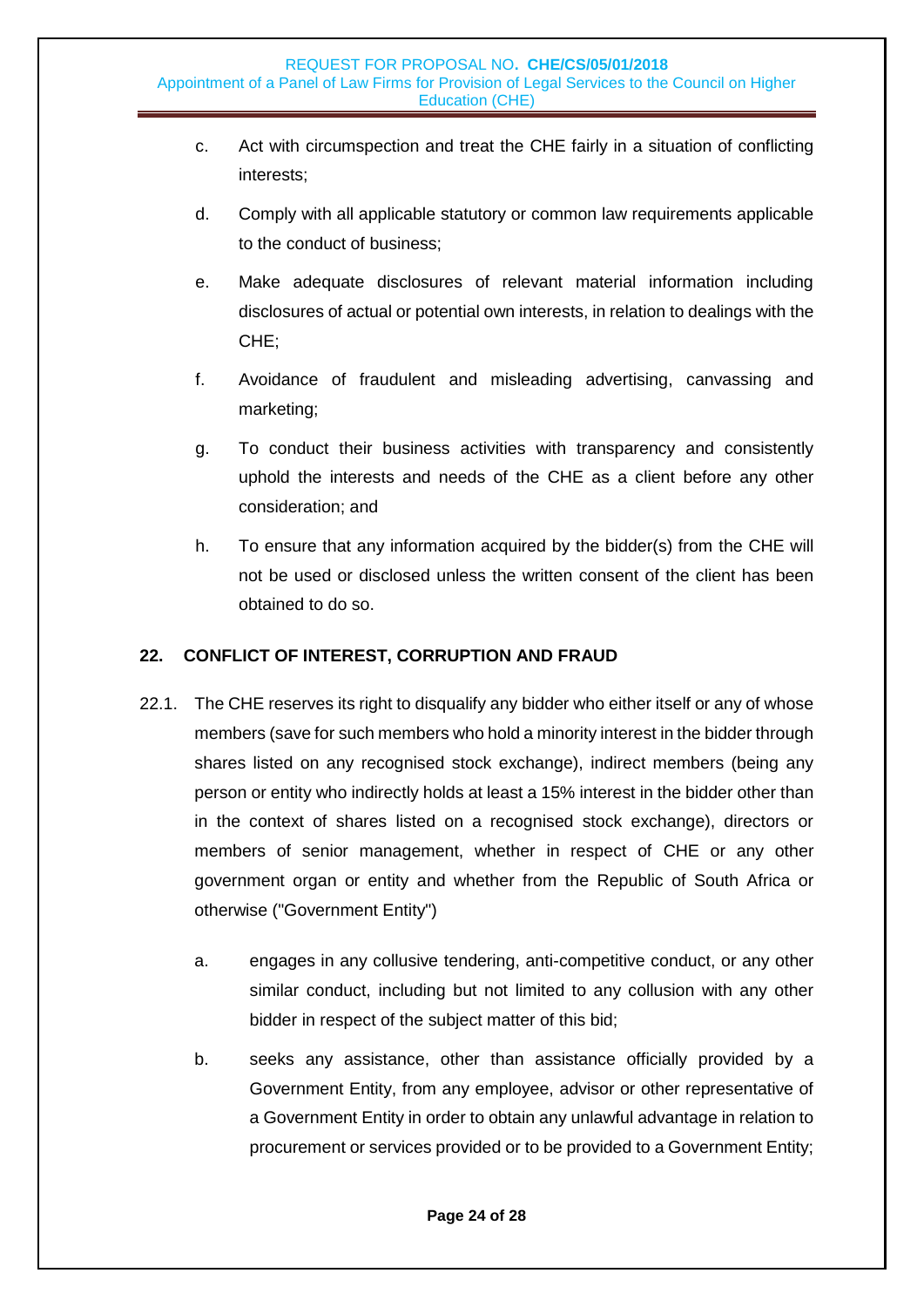- c. makes or offers any gift, gratuity, anything of value or other inducement, whether lawful or unlawful, to any of the CHE's officers, directors, employees, advisors or other representatives;
- d. makes or offers any gift, gratuity, anything of any value or other inducement, to any Government Entity's officers, directors, employees, advisors or other representatives in order to obtain any unlawful advantage in relation to procurement or services provided or to be provided to a Government Entity;
- e. accepts anything of value or an inducement that would or may provide financial gain, advantage or benefit in relation to procurement or services provided or to be provided to a Government Entity;
- f. pays or agrees to pay to any person any fee, commission, percentage, brokerage fee, gift or any other consideration, that is contingent upon or results from, the award of any tender, contract, right or entitlement which is in any way related to procurement or the rendering of any services to a Government Entity;
- g. has in the past engaged in any matter referred to above; or
- h. has been found guilty in a court of law on charges of fraud and/or forgery, regardless of whether or not a prison term was imposed and despite such bidder, member or director's name not specifically appearing on the List of Tender Defaulters kept at National Treasury.

### <span id="page-24-0"></span>**23. MISREPRESENTATION DURING THE LIFECYCLE OF THE CONTRACT**

- 23.1. The bidder should note that the terms of its Tender will be incorporated in the proposed contract by reference and that the CHE relies upon the bidder's Tender as a material representation in making an award to a successful bidder and in concluding an agreement with the bidder.
- 23.2. It follows therefore that misrepresentations in a Tender may give rise to service termination and a claim by the CHE against the bidder notwithstanding the conclusion of the Service Level Agreement between the CHE and the bidder for the provision of the Service in question. In the event of a conflict between the bidder's proposal and the Service Level Agreement concluded between the parties, the Service Level Agreement will prevail.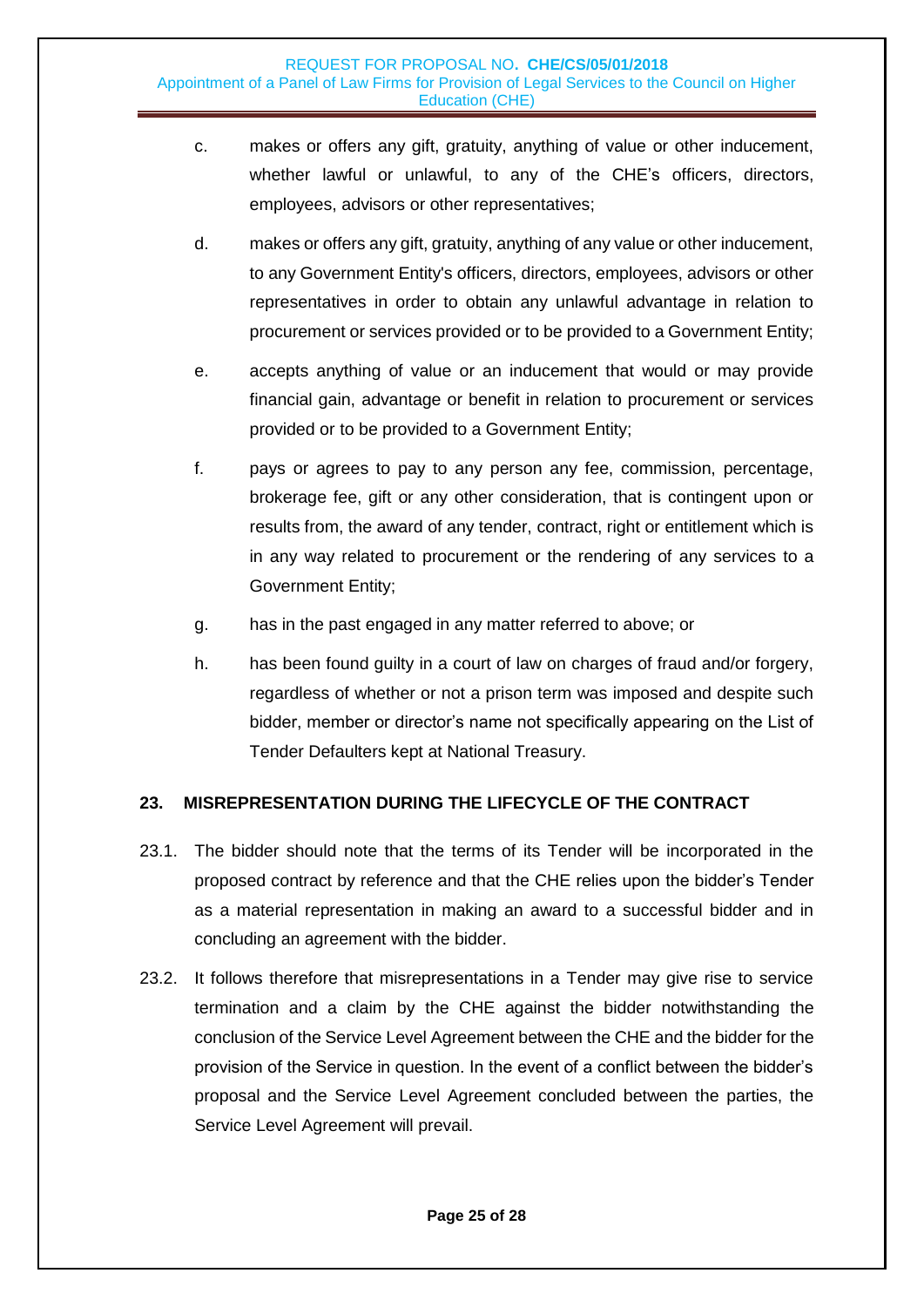### <span id="page-25-0"></span>**24. PREPARATION COSTS**

The Bidder will bear all its costs in preparing, submitting and presenting any response or Tender to this bid and all other costs incurred by it throughout the bid process. Furthermore, no statement in this bid will be construed as placing the CHE, its employees or agents under any obligation whatsoever, including in respect of costs, expenses or losses incurred by the bidder(s) in the preparation of their response to this bid.

### <span id="page-25-1"></span>**25. INDEMNITY**

If a bidder breaches the conditions of this bid and, as a result of that breach, the CHE incurs costs or damages (including, without limitation, the cost of any investigations, procedural impairment, repetition of all or part of the bid process and/or enforcement of intellectual property rights or confidentiality obligations), then the bidder indemnifies and holds the CHE harmless from any and all such costs which the CHE may incur and for any damages or losses the CHE may suffer.

### <span id="page-25-2"></span>**26. PRECEDENCE**

This document will prevail over any information provided during any briefing session whether oral or written, unless such written information provided, expressly amends this document by reference.

### <span id="page-25-3"></span>**27. LIMITATION OF LIABILITY**

A bidder participates in this bid process entirely at its own risk and cost. The CHE shall not be liable to compensate a bidder on any grounds whatsoever for any costs incurred or any damages suffered as a result of the Bidder's participation in this Bid process.

### <span id="page-25-4"></span>**28. TAX COMPLIANCE**

No tender shall be awarded to a bidder who is not tax compliant. The CHE reserves the right to withdraw an award made, or cancel a contract concluded with a successful bidder in the event that it is established that such bidder was in fact not tax compliant at the time of the award, or has submitted a fraudulent Tax Clearance Certificate to The CHE, or whose verification against the Central Supplier Database (CSD) proves non-compliant. The CHE further reserves the right to cancel a contract with a successful bidder in the event that such bidder does not remain tax compliant for the full term of the contract.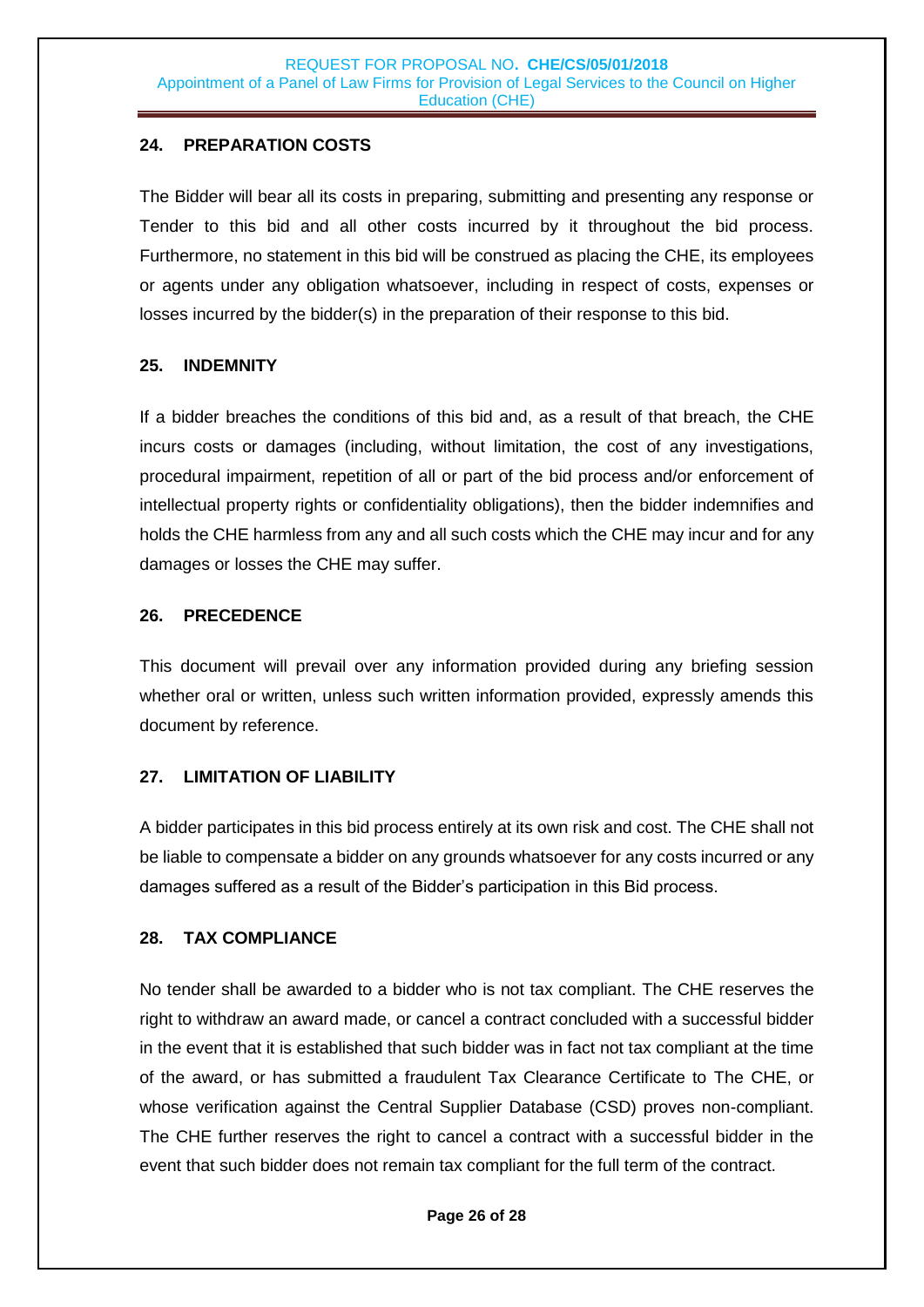### <span id="page-26-0"></span>**29. TENDER DEFAULTERS AND RESTRICTED SUPPLIERS**

No tender shall be awarded to a bidder whose name (or any of its members, directors, partners or trustees) appear on the Register of Tender Defaulters kept by National Treasury, or who have been placed on National Treasury's List of Restricted Suppliers. The CHE reserves the right to withdraw an award, or cancel a contract concluded with a Bidder should it be established, at any time, that a bidder has been blacklisted with National Treasury by another government institution.

### <span id="page-26-1"></span>**30. GOVERNING LAW**

South African law governs this bid and the bid response process. The bidder agrees to submit to the exclusive jurisdiction of the South African courts in any dispute of any kind that may arise out of or in connection with the subject matter of this bid, the bid itself and all processes associated with the bid.

### <span id="page-26-2"></span>**31. RESPONSIBILITY FOR SUB-CONTRACTORS AND BIDDER'S PERSONNEL**

A bidder is responsible for ensuring that its personnel (including agents, officers, directors, employees, advisors and other representatives), its sub-contractors (if any) and personnel of its sub-contractors comply with all terms and conditions of this bid. In the event that The CHE allows a bidder to make use of sub-contractors, such sub-contractors will at all times remain the responsibility of the bidder and the CHE will not under any circumstances be liable for any losses or damages incurred by or caused by such sub-contractors.

### <span id="page-26-3"></span>**32. CONFIDENTIALITY**

Except as may be required by operation of law, by a court or by a regulatory authority having appropriate jurisdiction, no information contained in or relating to this bid or a bidder's tender(s) will be disclosed by any bidder or other person not officially involved with the CHE's examination and evaluation of a Tender.

No part of the bid may be distributed, reproduced, stored or transmitted, in any form or by any means, electronic, photocopying, recording or otherwise, in whole or in part except for the purpose of preparing a Tender. This bid and any other documents supplied by the CHE remain proprietary to the CHE and must be promptly returned to the CHE upon request together with all copies, electronic versions, excerpts or summaries thereof or work derived there from.